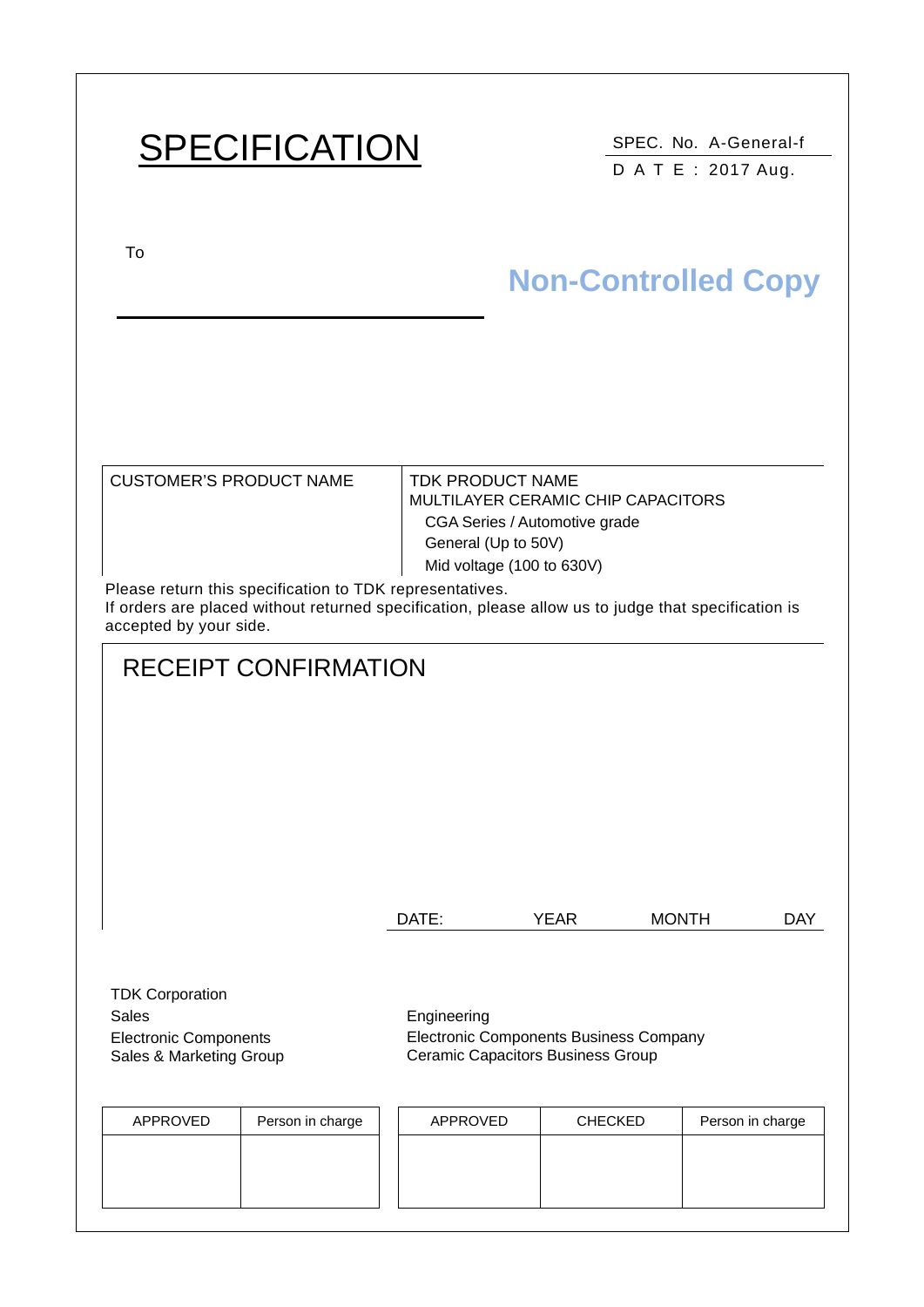### 1. SCOPE

This specification is applicable to chip type multilayer ceramic capacitors with a priority over the other relevant specifications.

Production places defined in this specification shall be TDK Corporation Japan,

TDK (Suzhou) Co., Ltd and TDK Components U.S.A. Inc.

### EXPLANATORY NOTE:

This specification warrant the quality of the ceramic chip capacitor. The chips should be evaluated or confirmed a state of mounted on your product.

If the use of the chips go beyond the bounds of this specification, we can not afford to guarantee.

### 2. CODE CONSTRUCTION

(Example)

| Catalog Number: CGA4<br>(Web) | (2)                 | $\mathbf{3}$<br>(3)            | X7R<br>(4) | (5) | 225<br>(6) | Κ<br>(7) | 125<br>(8) | (9)                 | B<br>(10) |
|-------------------------------|---------------------|--------------------------------|------------|-----|------------|----------|------------|---------------------|-----------|
| Item Description : CGA4       | $\mathsf{J}$<br>(2) | $\overline{\mathbf{3}}$<br>(3) | X7R<br>(4) | (5) | 225<br>(6) | K<br>(7) | (11)       | <b>XXXX</b><br>(12) |           |

(1) Type



\*As for dimensions of each product, please refer to detailed information on TDK web.

### (2) Thickness

\* As for dimension tolerance, please contact with our sales representative.

| <b>Thickness</b> | Dimension (mm) |
|------------------|----------------|
| Α                | 0.30           |
| B                | 0.50           |
| C                | 0.60           |
| E                | 0.80           |
| F                | 0.85           |
| Η                | 1.15           |
| J                | 1.25           |
| Κ                | 1.30           |
| L                | 1.60           |
| М                | 2.00           |
| Ν                | 2.30           |
| P                | 2.50           |
| Q                | 2.80           |
| R                | 3.20           |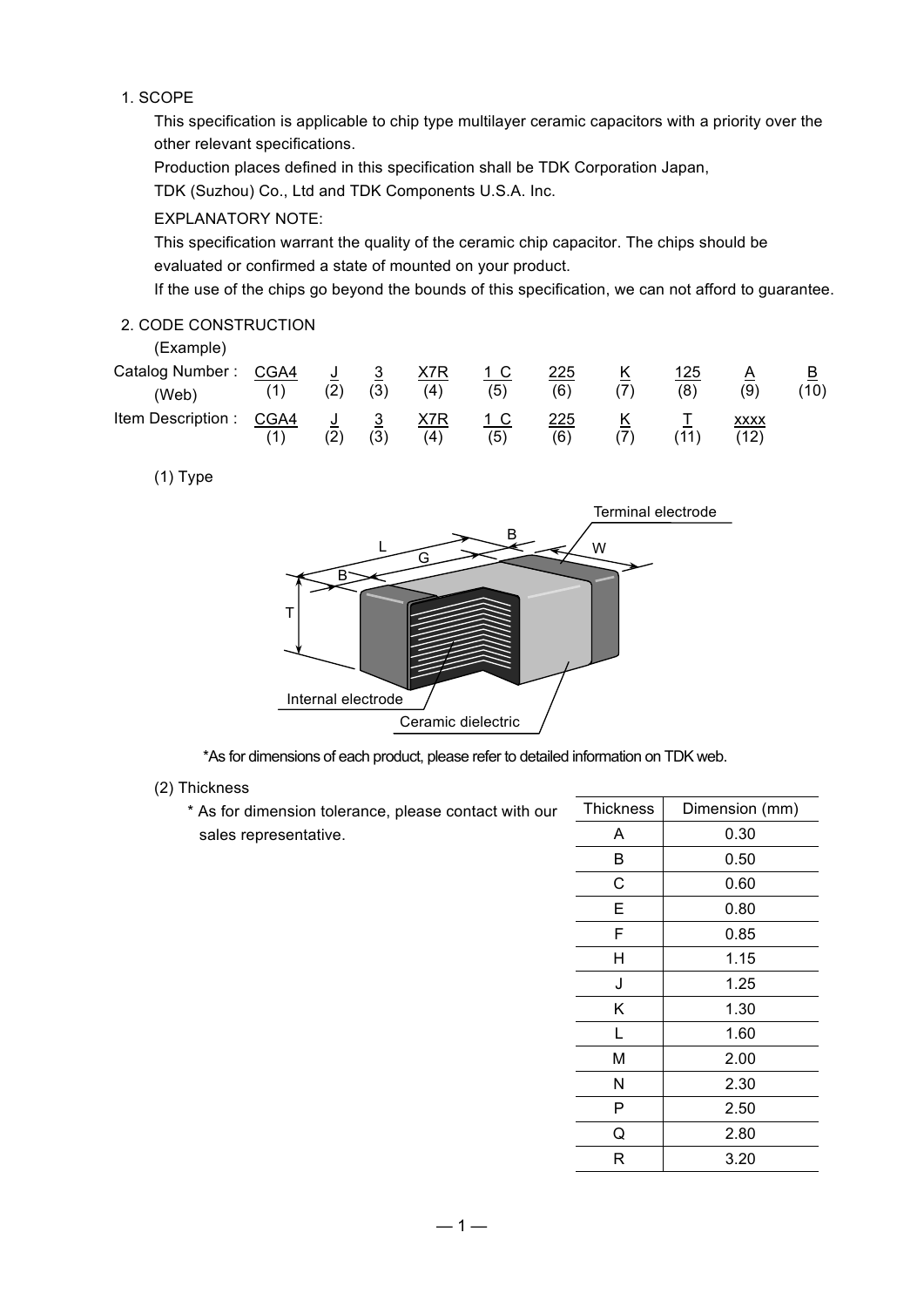(3) Voltage condition in the life test

(Max. operating Temp./1000h)

| Sign | Condition           |
|------|---------------------|
|      | Rated Voltage x 1   |
| 2    | Rated Voltage x 2   |
| З    | Rated Voltage x 1.5 |
|      | Rated Voltage x 1.2 |
|      |                     |

(4) Temperature Characteristics (Details are shown in table 1 No.7 at page 4 and No.8 at page 5)

(5) Rated Voltage

| Rated Voltage |
|---------------|
| DC 630 V      |
| DC 450 V      |
| DC 250 V      |
| DC 100 V      |
| DC 50 V       |
| DC 35 V       |
| DC 25 V       |
| DC 16 V       |
| DC 10 V       |
| DC 6.3 V      |
|               |

### (6) Rated Capacitance

Stated in three digits and in units of pico farads (pF).

The first and Second digits identify the first and second significant figures of the capacitance, the third digit identifies the multiplier.

R is designated for a decimal point.

Example  $2R2 \rightarrow 2.2pF$  $225 \rightarrow 2,200,000pF$ 

(7) Capacitance tolerance

| Symbol | Tolerance   | Capacitance    |
|--------|-------------|----------------|
| C.     | $± 0.25$ pF |                |
|        | ± 0.5<br>рF | 10pF and under |
|        | $± 5\%$     |                |
| ĸ      | $± 10 \%$   | Over 10pF      |
| M      | $+20%$      |                |

- (8) Thickness code (Only Catalog Number)
- (9) Package code (Only Catalog Number)
- (10) Special code (Only Catalog Number)
- (11) Packaging (Only Item Description) (Bulk is not applicable for CGA1 and CGA2 type.)

| Symbol | Packaging   |
|--------|-------------|
| в      | <b>Bulk</b> |
|        | Taping      |

(12) Internal code (Only Item Description)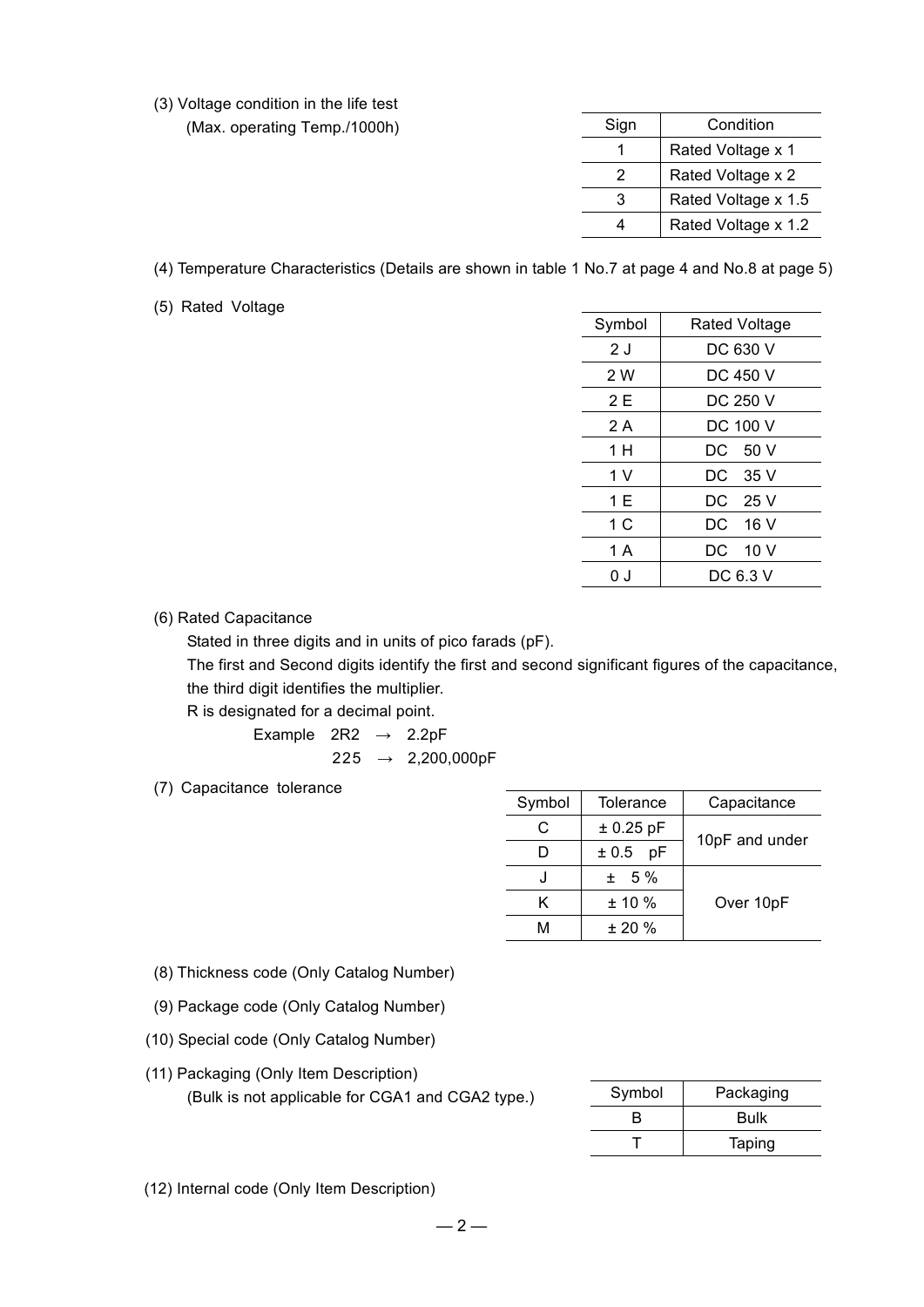### 3. RATED CAPACITANCE AND TOLERANCE

| <b>Class</b>          | Temperature<br>Characteristics |                     | Capacitance tolerance | Rated capacitance                 |  |
|-----------------------|--------------------------------|---------------------|-----------------------|-----------------------------------|--|
| 1<br>C <sub>0</sub> G |                                | 10pF and            | $C$ ( $\pm 0.25pF$ )  | 1, 1.5, 2, 2.2, 3, 3.3, 4, 4.7, 5 |  |
|                       |                                | under               | $D$ ( $\pm 0.5pF$ )   | 6, 6.8, 7, 8, 9, 10               |  |
|                       |                                | 12pF to<br>10,000pF | J(±5%)                | $E - 12$ series                   |  |
|                       |                                | Over<br>10,000pF    |                       | $E - 6$ series                    |  |
|                       | X <sub>5</sub> R               | 10uF and            | $K$ ( $\pm$ 10 %)     |                                   |  |
| 2                     | X7R                            | under               | $M$ ( $\pm 20 \%$ )   | $E - 6$ series                    |  |
|                       | X7T                            | X7S<br>Over 10uF    |                       | $M$ ( $\pm 20 \%$ )               |  |

### 3.1 Standard combination of rated capacitance and tolerances

### 3.2 Capacitance Step in E series

| E series | Capacitance Step |     |      |     |     |                         |     |     |       |     |     |     |
|----------|------------------|-----|------|-----|-----|-------------------------|-----|-----|-------|-----|-----|-----|
| $E-6$    |                  | 1.0 |      | 1.5 |     | 3.3<br>າາ<br><u>_._</u> |     |     | -4. . |     | 6.8 |     |
| $E-12$   | 1.0              | ົ   | ا 5. | 1.8 | 2.2 | 2.7                     | 3.3 | 3.9 | 4.7   | 5.6 | 6.8 | 8.2 |

### 4. OPERATING TEMPERATURE RANGE

| T.C.                                  | Min. operating<br>Temperature | Max. operating<br>Temperature | Reference<br>Temperature |
|---------------------------------------|-------------------------------|-------------------------------|--------------------------|
| X <sub>5</sub> R                      | -55 $^{\circ}$ C              | $85^{\circ}$ C                | $25^{\circ}$ C           |
| C <sub>0</sub> G<br>X7R<br>X7S<br>X7T | -55 $^{\circ}$ C              | $125^{\circ}$ C               | $25^{\circ}$ C           |

### 5. STORING CONDITION AND TERM

5 to 40°C at 20 to 70%RH

6 months Max.

### 6. P.C. BOARD

When mounting on an aluminum substrate, large case sizes such as CGA6, CGA8 and CGA9 types are more likely to be affected by heat stress from the substrate. Please inquire separate specification for the large case sizes when mounted on the substrate.

### 7. INDUSTRIAL WASTE DISPOSAL

Dispose this product as industrial waste in accordance with the Industrial Waste Law.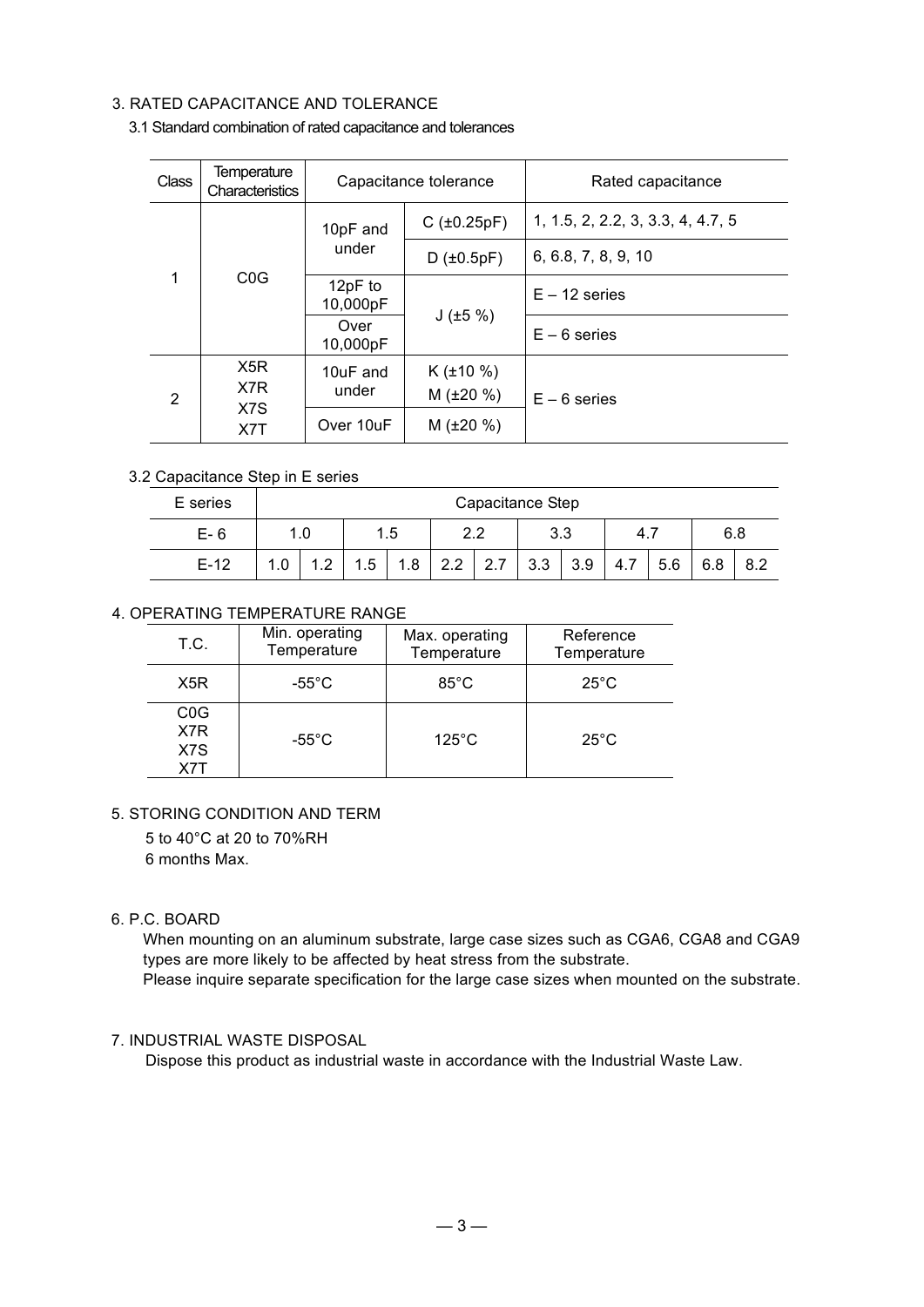### 8. PERFORMANCE

table 1

| No.            | Item                              | Performance                                                                                                                                                                                  |                                                      | Test or inspection method                                                        |                                                                                         |           |                            |  |  |
|----------------|-----------------------------------|----------------------------------------------------------------------------------------------------------------------------------------------------------------------------------------------|------------------------------------------------------|----------------------------------------------------------------------------------|-----------------------------------------------------------------------------------------|-----------|----------------------------|--|--|
| 1              | External                          | No defects which may affect                                                                                                                                                                  |                                                      | Inspect with magnifying glass $(3\times)$ , in case                              |                                                                                         |           |                            |  |  |
|                | Appearance                        | performance.                                                                                                                                                                                 |                                                      | of CGA1 type, with magnifying glass (10×)                                        |                                                                                         |           |                            |  |  |
| $\overline{2}$ | Insulation<br>Resistance          | 10,000M $\Omega$ or 500M $\Omega$ · µF min.<br>(As for the capacitors of rated voltage)<br>16V DC and the item below, 10,000<br>$M\Omega$ or 100M $\Omega$ · µF min.,) whichever<br>smaller. |                                                      | Apply rated voltage for 60s.<br>As for the rated voltage 630V DC, apply<br>500V. |                                                                                         |           |                            |  |  |
| $\mathfrak{S}$ | <b>Voltage Proof</b>              | Withstand test voltage without                                                                                                                                                               |                                                      |                                                                                  |                                                                                         |           |                            |  |  |
|                |                                   | insulation breakdown or other<br>damage.                                                                                                                                                     |                                                      | Class                                                                            | Rated<br>voltage(RV)                                                                    |           | Apply voltage              |  |  |
|                |                                   |                                                                                                                                                                                              |                                                      |                                                                                  | $RV \leq 100V$                                                                          |           | $3 \times$ rated voltage   |  |  |
|                |                                   |                                                                                                                                                                                              |                                                      | 1                                                                                | 100V <rv≦500v< td=""><td></td><td><math>1.5 \times</math> rated voltage</td></rv≦500v<> |           | $1.5 \times$ rated voltage |  |  |
|                |                                   |                                                                                                                                                                                              |                                                      |                                                                                  | 500V <rv< td=""><td></td><td><math>1.3 \times</math> rated voltage</td></rv<>           |           | $1.3 \times$ rated voltage |  |  |
|                |                                   |                                                                                                                                                                                              |                                                      |                                                                                  | $RV \leq 100V$                                                                          |           | $2.5 \times$ rated voltage |  |  |
|                |                                   |                                                                                                                                                                                              |                                                      | $\overline{2}$                                                                   | 100V <rv≦500v< td=""><td></td><td><math>1.5 \times</math> rated voltage</td></rv≦500v<> |           | $1.5 \times$ rated voltage |  |  |
|                |                                   |                                                                                                                                                                                              |                                                      |                                                                                  | 500V <rv< td=""><td></td><td><math>1.3 \times</math> rated voltage</td></rv<>           |           | $1.3 \times$ rated voltage |  |  |
|                |                                   |                                                                                                                                                                                              | Charge / discharge current shall not<br>exceed 50mA. | Above DC voltage shall be applied for 1s.                                        |                                                                                         |           |                            |  |  |
| $\overline{4}$ | Capacitance                       | Within the specified tolerance.                                                                                                                                                              |                                                      |                                                                                  | Measuring                                                                               | Measuring |                            |  |  |
|                |                                   |                                                                                                                                                                                              |                                                      | Class                                                                            | Capacitance                                                                             | frequency | voltage                    |  |  |
|                |                                   |                                                                                                                                                                                              |                                                      | Class1<br>Class2                                                                 | 1000pF and<br>under                                                                     | 1MHz±10%  |                            |  |  |
|                |                                   |                                                                                                                                                                                              |                                                      |                                                                                  | Over 1000pF                                                                             | 1kHz±10%  | $0.5 - 5$ Vms.             |  |  |
|                |                                   |                                                                                                                                                                                              |                                                      |                                                                                  | 10uF and                                                                                | 1kHz±10%  | 1.0±0.2Vms                 |  |  |
|                |                                   |                                                                                                                                                                                              |                                                      |                                                                                  | under                                                                                   |           | 0.5±0.2Vms.                |  |  |
|                |                                   |                                                                                                                                                                                              |                                                      |                                                                                  | Over 10uF                                                                               |           | 120Hz±20% 0.5±0.2Vms.      |  |  |
|                |                                   |                                                                                                                                                                                              |                                                      |                                                                                  |                                                                                         |           |                            |  |  |
| 5              | Q                                 |                                                                                                                                                                                              |                                                      |                                                                                  | See No.4 in this table for measuring                                                    |           |                            |  |  |
|                | (Class1)                          | Capacitance                                                                                                                                                                                  | Q                                                    | condition.                                                                       |                                                                                         |           |                            |  |  |
|                |                                   | 30pF and over                                                                                                                                                                                | 1,000 min.                                           |                                                                                  |                                                                                         |           |                            |  |  |
|                |                                   | Under 30pF                                                                                                                                                                                   | 400+20×C min.                                        |                                                                                  |                                                                                         |           |                            |  |  |
|                |                                   | $C:$ Rated capacitance (pF)                                                                                                                                                                  |                                                      |                                                                                  |                                                                                         |           |                            |  |  |
| 6              | <b>Dissipation Factor</b>         | $0.025$ max.                                                                                                                                                                                 |                                                      |                                                                                  | See No.4 in this table for measuring                                                    |           |                            |  |  |
|                | (Class2)                          | $0.03$ max.<br>$0.05$ max.                                                                                                                                                                   |                                                      | condition.                                                                       |                                                                                         |           |                            |  |  |
|                |                                   | $0.075$ max.                                                                                                                                                                                 |                                                      |                                                                                  | For information which product has which                                                 |           |                            |  |  |
|                |                                   | $0.1$ max.                                                                                                                                                                                   |                                                      |                                                                                  | dissipation factor, please see the detail<br>page of each product on website.           |           |                            |  |  |
| $\overline{7}$ | Temperature                       |                                                                                                                                                                                              |                                                      |                                                                                  | Temperature coefficient shall be calculated                                             |           |                            |  |  |
|                | Characteristics<br>of Capacitance | T.C.<br><b>Temperature Coefficient</b>                                                                                                                                                       | based on values at 25°C and 85°C<br>temperature.     |                                                                                  |                                                                                         |           |                            |  |  |
|                | (Class1)                          | COG                                                                                                                                                                                          | $0 \pm 30$ (ppm/ $^{\circ}$ C)                       | Measuring temperature below 20°C shall                                           |                                                                                         |           |                            |  |  |
|                |                                   | Capacitance drift within $\pm$ 0.2% or                                                                                                                                                       |                                                      |                                                                                  | be -10°C and -25°C.                                                                     |           |                            |  |  |
|                |                                   | ± 0.05pF, whichever larger.                                                                                                                                                                  |                                                      |                                                                                  |                                                                                         |           |                            |  |  |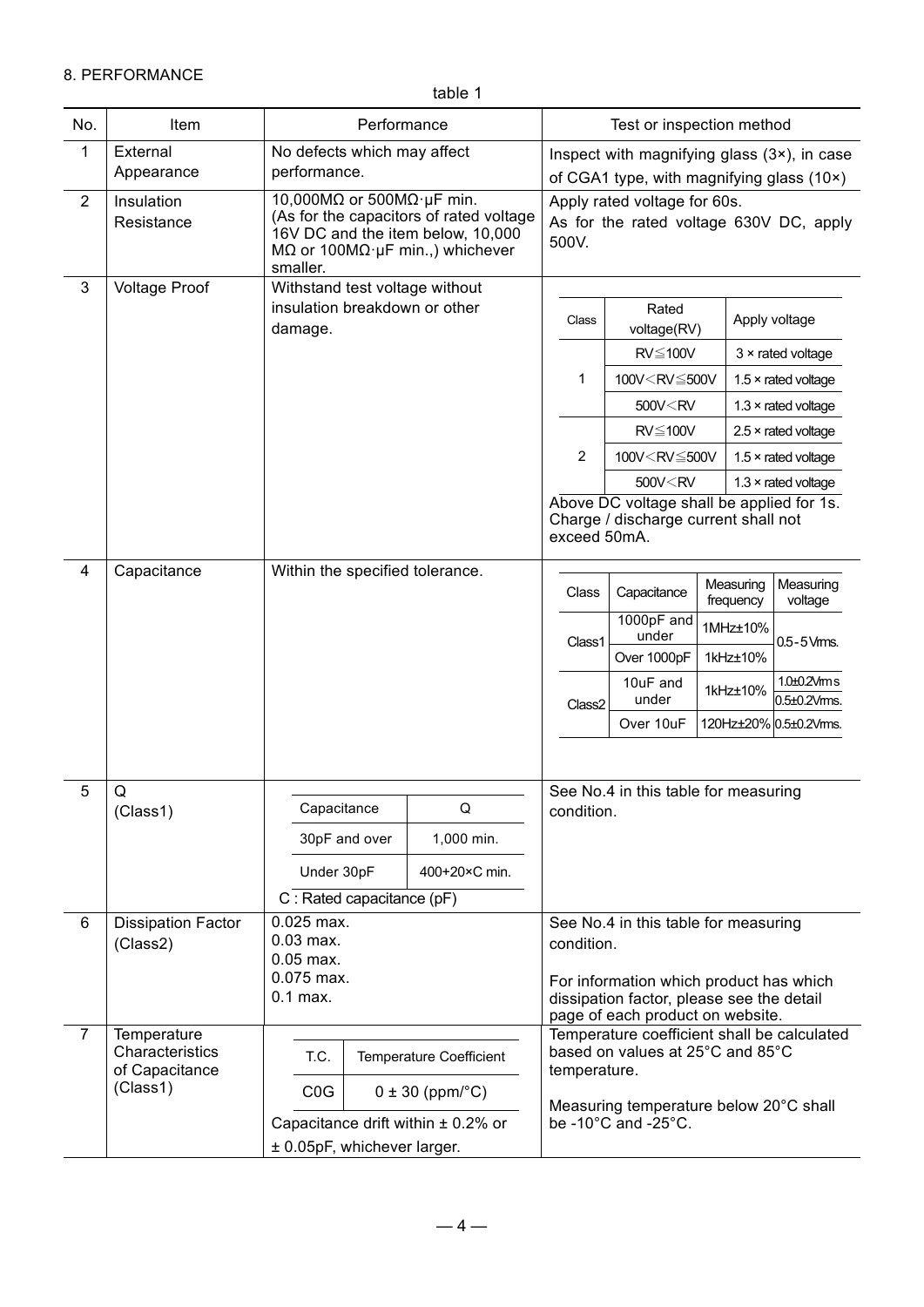|     | (continued)                          |                                                                                        |                                                                                  |                                                                                                                                                                                                        |  |  |
|-----|--------------------------------------|----------------------------------------------------------------------------------------|----------------------------------------------------------------------------------|--------------------------------------------------------------------------------------------------------------------------------------------------------------------------------------------------------|--|--|
| No. | Item                                 | Performance                                                                            | Test or inspection method                                                        |                                                                                                                                                                                                        |  |  |
| 8   | Temperature<br>Characteristics       | Capacitance Change (%)                                                                 | Capacitance shall be measured by the<br>steps shown in the following table after |                                                                                                                                                                                                        |  |  |
|     | of Capacitance<br>(Class2)           | No voltage applied                                                                     | step.                                                                            | thermal equilibrium is obtained for each                                                                                                                                                               |  |  |
|     |                                      | X5R : ± 15                                                                             | ∆C be calculated ref. STEP3 reading                                              |                                                                                                                                                                                                        |  |  |
|     |                                      | X7R : ± 15<br>X7S : ± 22                                                               | <b>Step</b>                                                                      | Temperature(°C)                                                                                                                                                                                        |  |  |
|     |                                      | $X7T : +22, -33$                                                                       | 1                                                                                | Reference temp. ± 2                                                                                                                                                                                    |  |  |
|     |                                      |                                                                                        | $\overline{2}$                                                                   | Min. operating temp. $\pm$ 3                                                                                                                                                                           |  |  |
|     |                                      |                                                                                        | 3                                                                                | Reference temp. $\pm 2$                                                                                                                                                                                |  |  |
|     |                                      |                                                                                        | 4                                                                                | Max. operating temp. $\pm 2$                                                                                                                                                                           |  |  |
|     |                                      |                                                                                        |                                                                                  | Measuring voltage: 0.1, 0.2, 0.5, 1.0Vrms.<br>For information which product has which<br>Measuring voltage, please contact with our<br>sales representative.                                           |  |  |
| 9   | Robustness of<br><b>Terminations</b> | No sign of termination coming<br>off, breakage of ceramic, or<br>other abnormal signs. | 17.7N with 10±1s.                                                                | Reflow solder the capacitors on a<br>P.C.Board shown in Appendix 1a or<br>Appendix 1b and apply a pushing force of<br>(2N is applied for CGA1, CGA2 type)<br>Pushing force<br>P.C.Board<br>Capacitor   |  |  |
| 10  | Bending                              | No mechanical damage.                                                                  | items.)                                                                          | Reflow solder the capacitors on<br>a P.C. Board shown in Appendix 2a or<br>Appendix 2b and bend it for 2mm. (1mm<br>is applied for 0.85mm thickness of Class2<br>50<br>R230<br>45<br>45<br>(Unit : mm) |  |  |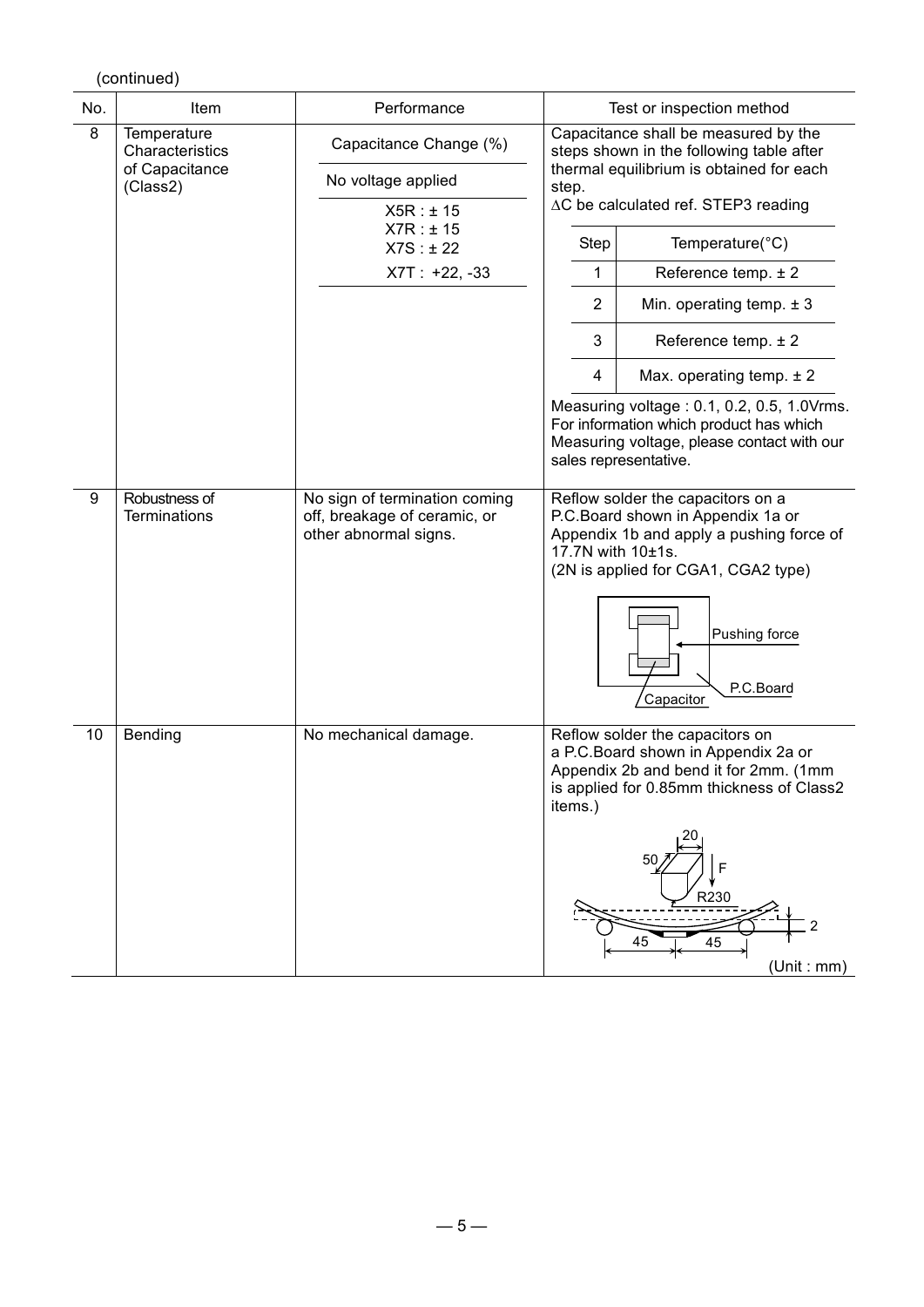| No.             | Item                                                                                                                                                          |  | Performance                                                                                                                                                                                                                                                                                   |                                              |                                                                                                                                                                                                  | Test or inspection method                                                                                                                                                                                                                                                                                                                                                                                      |
|-----------------|---------------------------------------------------------------------------------------------------------------------------------------------------------------|--|-----------------------------------------------------------------------------------------------------------------------------------------------------------------------------------------------------------------------------------------------------------------------------------------------|----------------------------------------------|--------------------------------------------------------------------------------------------------------------------------------------------------------------------------------------------------|----------------------------------------------------------------------------------------------------------------------------------------------------------------------------------------------------------------------------------------------------------------------------------------------------------------------------------------------------------------------------------------------------------------|
| $\overline{11}$ | Solderability                                                                                                                                                 |  | New solder to cover over 75% of<br>termination.<br>25% may have pin holes or rough<br>spots but not concentrated in one<br>spot.<br>Ceramic surface of A sections<br>shall not be exposed due to<br>melting or shifting of termination<br>material.<br>A section<br>No cracks are allowed and |                                              |                                                                                                                                                                                                  | Completely soak both terminations in<br>solder at the following conditions.<br>Solder: Sn-3.0Ag-0.5Cu or Sn-37Pb<br>Temperature:245±5°C(Sn-3.0Ag-0.5Cu)<br>235±5°C(Sn-37Pb)<br>Soaking time:3±0.3s(Sn-3.0Ag-0.5Cu)<br>2±0.2s(Sn-37Pb)<br>Flux: Isopropyl alcohol (JIS K 8839)<br>Rosin (JIS K 5902) 25% solid<br>solution.                                                                                     |
| 12              | External<br>Resistance<br>to solder<br>appearance<br>heat<br>Capacitance<br>Q<br>(Class1)<br>D.F.<br>(Class2)<br>Insulation<br>Resistance<br>Voltage<br>proof |  | Characteristics<br>Class1<br>Class <sub>2</sub><br>Meet the initial spec.<br>Meet the initial spec.                                                                                                                                                                                           | COG<br>X <sub>5</sub> R<br>X7R<br>X7S<br>X7T | terminations shall be covered at<br>least 60% with new solder.<br>Change from the<br>value before test<br>Capacitance drift<br>within $\pm 2.5\%$ or<br>± 0.25pF,<br>whichever larger.<br>± 7.5% | Completely soak both terminations in<br>solder at the following conditions.<br>260±5°C for 10±1s.<br>Preheating condition<br>Temp.: 110 to 140°C<br>Time : 30 to 60s.<br>Solder: Sn-3.0Ag-0.5Cu or Sn-37Pb<br>Flux: Isopropyl alcohol (JIS K 8839)<br>Rosin (JIS K 5902) 25% solid<br>solution.<br>Leave the capacitors in ambient<br>condition for 6 to 24h (Class1) or 24±2h<br>(Class2) before measurement. |
|                 |                                                                                                                                                               |  | Meet the initial spec.<br>No insulation breakdown or<br>other damage.                                                                                                                                                                                                                         |                                              |                                                                                                                                                                                                  |                                                                                                                                                                                                                                                                                                                                                                                                                |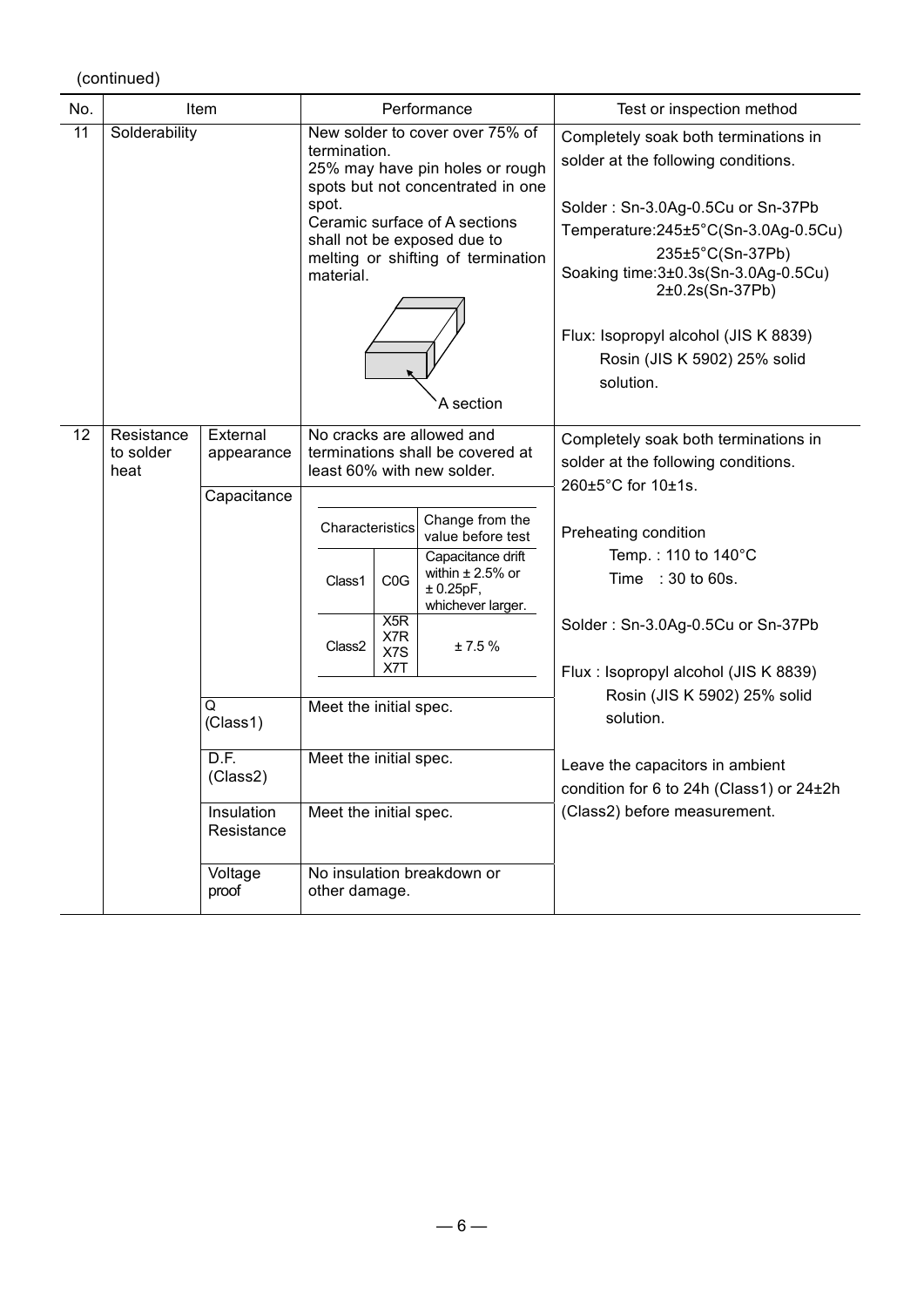| No. | Item                        |                                             | Performance                                      |                                       |                                                                              | Test or inspection method                           |                                                                                                                                         |                                     |  |
|-----|-----------------------------|---------------------------------------------|--------------------------------------------------|---------------------------------------|------------------------------------------------------------------------------|-----------------------------------------------------|-----------------------------------------------------------------------------------------------------------------------------------------|-------------------------------------|--|
| 13  | Vibration                   | External<br>appearance                      |                                                  |                                       | No mechanical damage.                                                        | Reflow solder the capacitors on a<br>testing.       | P.C.Board shown in Appendix1 before                                                                                                     |                                     |  |
|     |                             | Capacitance                                 | Characteristics                                  |                                       | Change from the<br>value before test                                         | Vibrate the capacitor with following<br>conditions. |                                                                                                                                         |                                     |  |
|     |                             |                                             | Class1                                           | COG                                   | Capacitance drift<br>within $\pm 2.5\%$ or<br>± 0.25pF,<br>whichever larger. |                                                     | Applied force: 5G max.<br>Frequency: 10-2000Hz<br>Duration: 20 min.<br>Cycle: 12 cycles in each 3 mutually<br>perpendicular directions. |                                     |  |
|     |                             |                                             | Class <sub>2</sub>                               | X <sub>5</sub> R<br>X7R<br>X7S<br>X7T | ± 7.5%                                                                       |                                                     |                                                                                                                                         |                                     |  |
|     |                             | Q<br>(Class1)                               | Meet the initial spec.                           |                                       |                                                                              |                                                     |                                                                                                                                         |                                     |  |
|     |                             | D.F.<br>(Class2)                            | Meet the initial spec.                           |                                       |                                                                              |                                                     |                                                                                                                                         |                                     |  |
| 14  | <b>Temperature</b><br>cycle | External<br>appearance                      | No mechanical damage.                            |                                       |                                                                              |                                                     | Reflow solder the capacitors on a<br>P.C.Board shown in Appendix 1a or<br>Appendix 1b before testing.                                   |                                     |  |
|     |                             | Capacitance                                 | Characteristics                                  |                                       | Change from the<br>value before test                                         |                                                     | Expose the capacitors in the condition<br>step1 through step 4 and repeat 1,000                                                         |                                     |  |
|     |                             |                                             | Class1                                           | COG                                   | Capacitance drift<br>within $\pm 2.5\%$ or<br>± 0.25pF,<br>whichever larger. |                                                     | times consecutively.<br>Leave the capacitors in ambient<br>condition for 6 to 24h (Class 1) or                                          |                                     |  |
|     |                             |                                             |                                                  | Class <sub>2</sub>                    | X <sub>5</sub> R<br>X7R<br>X7S                                               | ±7.5%                                               |                                                                                                                                         | 24±2h (Class 2) before measurement. |  |
|     |                             |                                             | X7T                                              |                                       | <b>Step</b>                                                                  | Temperature(°C)                                     | Time (min.)                                                                                                                             |                                     |  |
|     |                             | Q                                           | Meet the initial spec.                           |                                       |                                                                              | 1                                                   | Min. operating<br>temp. $±3$                                                                                                            | $30 \pm 3$                          |  |
|     |                             | (Class1)                                    |                                                  |                                       | 2                                                                            | Reference Temp. ±2                                  | $2 - 5$                                                                                                                                 |                                     |  |
|     |                             | D.F.<br>(Class2)                            | Meet the initial spec.<br>Meet the initial spec. |                                       | 3                                                                            | Max. operating<br>temp. $±2$                        | $30 \pm 2$                                                                                                                              |                                     |  |
|     |                             | Insulation<br>Resistance                    |                                                  |                                       | 4                                                                            | Reference Temp. ±2                                  | $2 - 5$                                                                                                                                 |                                     |  |
|     | Voltage<br>proof            | No insulation breakdown or<br>other damage. |                                                  |                                       |                                                                              |                                                     |                                                                                                                                         |                                     |  |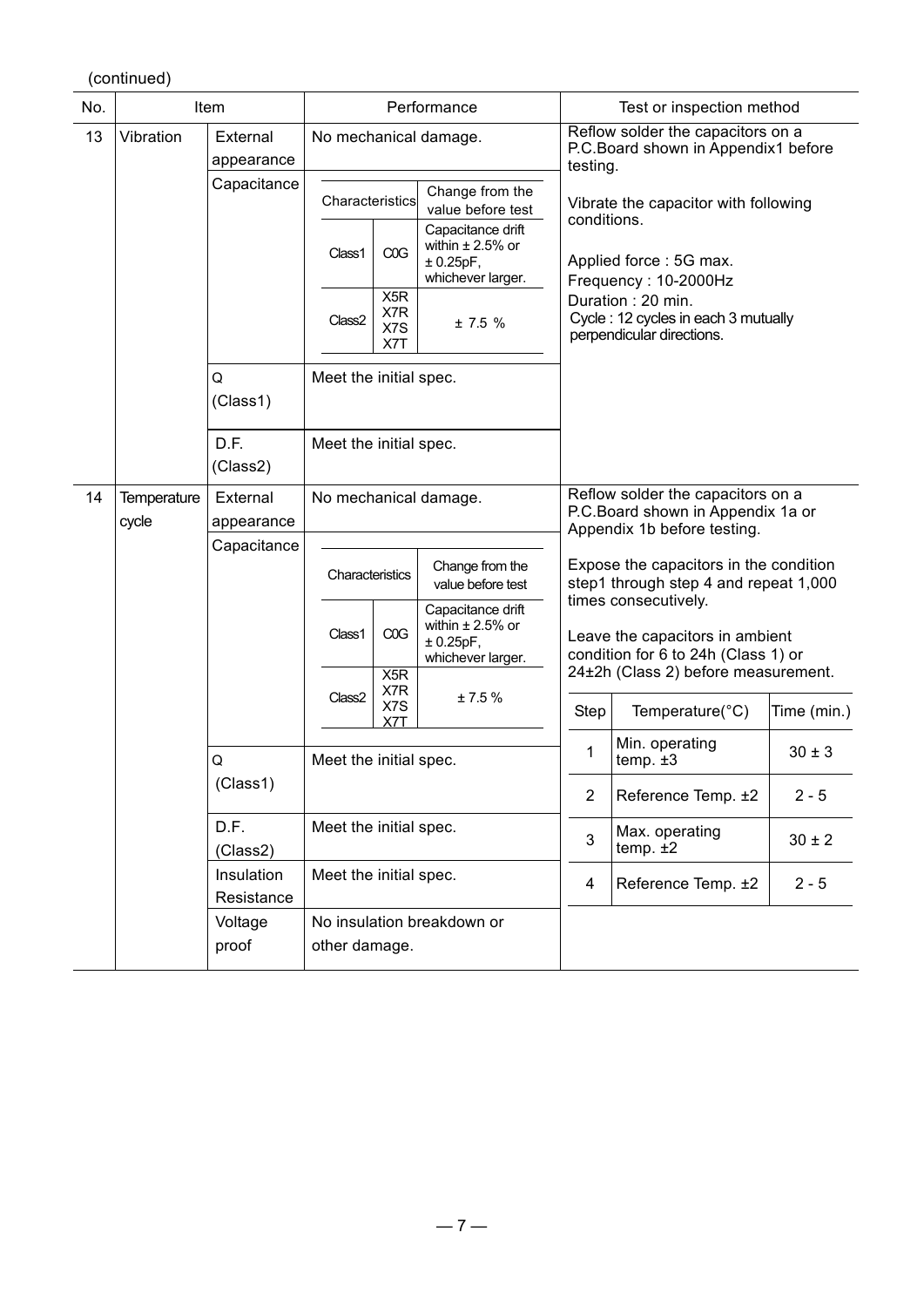| No. |                        | Item                          |                                | Performance                           |                                                                                                                                                              | Test or inspection method                                                                                   |         |
|-----|------------------------|-------------------------------|--------------------------------|---------------------------------------|--------------------------------------------------------------------------------------------------------------------------------------------------------------|-------------------------------------------------------------------------------------------------------------|---------|
| 15  | Moisture<br>Resistance | External<br>appearance        | No mechanical damage.          |                                       |                                                                                                                                                              | Reflow solder the capacitors on a<br>P.C.Board shown in Appendix 1a or                                      |         |
|     | (Steady<br>State)      | Capacitance                   | Characteristics                |                                       | Change from the<br>value before test                                                                                                                         | Appendix 1b before testing.                                                                                 |         |
|     |                        |                               | Class1                         | COG                                   | Capacitance drift<br>within $\pm$ 5% or<br>± 0.5pF,<br>whichever larger.                                                                                     | Leave at temperature 40±2°C, 90 to<br>95%RH for 500 +24,0h.                                                 |         |
|     |                        |                               | Class <sub>2</sub>             | X <sub>5</sub> R<br>X7R<br>X7S<br>X7T | ± 12.5%                                                                                                                                                      | Leave the capacitors in ambient<br>condition for 6 to 24h (Class1) or<br>24±2h (Class2) before measurement. |         |
|     |                        | Q                             |                                |                                       |                                                                                                                                                              |                                                                                                             |         |
|     |                        | (Class1)                      | Capacitance                    |                                       | Q                                                                                                                                                            |                                                                                                             |         |
|     |                        |                               | 30pF and over                  |                                       | 350 min.                                                                                                                                                     |                                                                                                             |         |
|     |                        |                               | 10pF and over<br>under 30pF    |                                       | 275+5/2×C min.                                                                                                                                               |                                                                                                             |         |
|     |                        |                               | Under 10pF                     |                                       | 200+10×C min.                                                                                                                                                |                                                                                                             |         |
|     |                        | D.F.                          |                                |                                       | C : Rated capacitance (pF)                                                                                                                                   |                                                                                                             |         |
|     |                        | (Class2)                      | Characteristics                |                                       | 200% of initial spec. max.                                                                                                                                   |                                                                                                             |         |
|     |                        | Insulation                    |                                |                                       | 1,000M $\Omega$ or 50M $\Omega$ · µF min.                                                                                                                    |                                                                                                             |         |
|     |                        | Resistance                    | $min.$ )<br>whichever smaller. |                                       | (As for the capacitors of rated<br>voltage 16V DC and item<br>below, 1,000M $\Omega$ or 10M $\Omega$ ·µF                                                     |                                                                                                             |         |
| 16  | Moisture               | External                      | No mechanical damage.          |                                       |                                                                                                                                                              | Reflow solder the capacitors on a                                                                           |         |
|     | Resistance             | appearance                    |                                |                                       |                                                                                                                                                              | P.C.Board shown in Appendix 1a or<br>Appendix 1b before testing.                                            |         |
|     |                        | Capacitance                   | Characteristics                |                                       | Change from the<br>value before test                                                                                                                         | Apply the rated voltage at temperature<br>85°C and 85%RH for 1000 +24,0h.                                   |         |
|     |                        |                               | Class1                         | COG                                   | Capacitance drift<br>within $\pm$ 7.5% or<br>± 0.75pF,<br>whichever larger.                                                                                  | Charge/discharge current shall not<br>exceed 50mA.                                                          |         |
|     |                        |                               |                                |                                       | Class <sub>2</sub>                                                                                                                                           | X5R<br>X7R<br>X7S<br>X7T                                                                                    | ± 12.5% |
|     |                        | Q                             | Capacitance                    |                                       | Q                                                                                                                                                            | Voltage conditioning (only for class 2)                                                                     |         |
|     |                        | (Class1)                      | 30pF and over                  |                                       | 200 and over                                                                                                                                                 | Voltage treat the capacitors under<br>testing temperature and voltage for 1                                 |         |
|     |                        |                               | Under 30pF                     |                                       | 100+10/3×C min.                                                                                                                                              | hour.                                                                                                       |         |
|     |                        |                               | $C:$ Rated capacitance (pF)    |                                       |                                                                                                                                                              | Leave the capacitors in ambient<br>condition for 24±2h before                                               |         |
|     |                        | $\overline{D.F.}$<br>(Class2) | Characteristics                |                                       | 200% of initial spec. max.                                                                                                                                   | measurement.<br>Use this measurement for initial value.                                                     |         |
|     |                        | Insulation<br>Resistance      | whichever smaller.             |                                       | 500M $\Omega$ or 25M $\Omega$ · $\mu$ F min.<br>(As for the capacitors of rated<br>voltage 16V DC and item<br>below, 500M $\Omega$ or 5M $\Omega$ ·µF min.,) |                                                                                                             |         |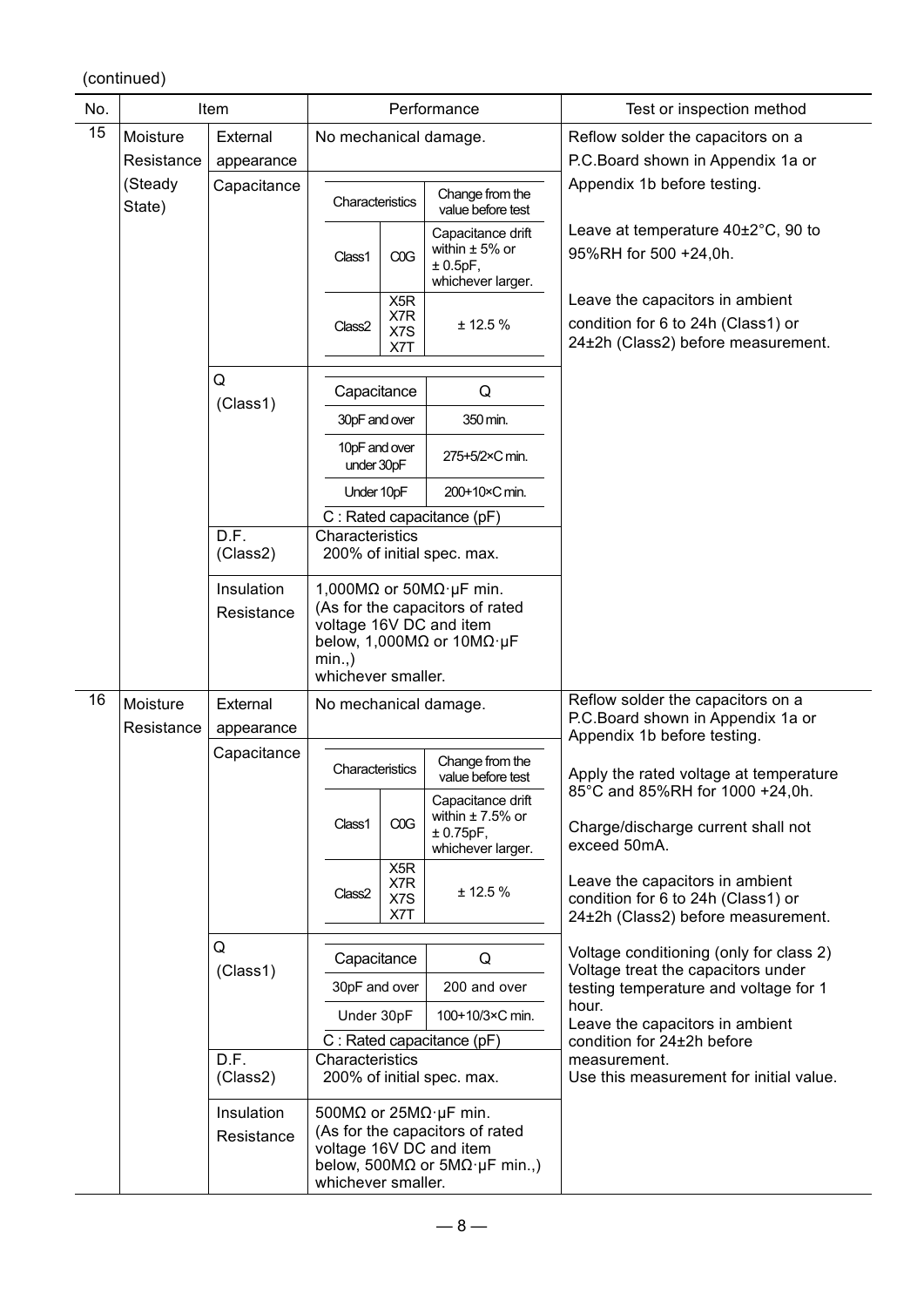| No. | Item |                          |                                |             | Performance                                                                                                                                                      | Test or inspection method                                                                                                                                                                                                                                   |
|-----|------|--------------------------|--------------------------------|-------------|------------------------------------------------------------------------------------------------------------------------------------------------------------------|-------------------------------------------------------------------------------------------------------------------------------------------------------------------------------------------------------------------------------------------------------------|
| 17  | Life | External<br>appearance   | No mechanical damage.          |             |                                                                                                                                                                  | Reflow solder the capacitors on a<br>P.C.Board shown in Appendix 1a or                                                                                                                                                                                      |
|     |      | Capacitance              | Characteristics                |             | Change from the                                                                                                                                                  | Appendix 1b before testing.<br>Below the voltage shall be applied at                                                                                                                                                                                        |
|     |      |                          | Class1                         | COG         | value before test<br>Capacitance drift<br>within $\pm$ 3% or<br>± 0.3pF,                                                                                         | maximum operating temperature ±2°C for<br>1,000 +48, 0h.                                                                                                                                                                                                    |
|     |      |                          |                                |             | whichever larger.                                                                                                                                                | Applied voltage                                                                                                                                                                                                                                             |
|     |      |                          |                                | X5R<br>X7R  | ± 15%                                                                                                                                                            | Rated voltage x2                                                                                                                                                                                                                                            |
|     |      |                          | Class2                         | X7S<br>X7T  |                                                                                                                                                                  | Rated voltage x1.5                                                                                                                                                                                                                                          |
|     |      |                          |                                |             |                                                                                                                                                                  | Rated voltage x1.2                                                                                                                                                                                                                                          |
|     |      | Q<br>(Class1)            |                                | Capacitance | Q                                                                                                                                                                | Rated voltage x1                                                                                                                                                                                                                                            |
|     |      |                          | 30pF and over                  |             | 350 and over                                                                                                                                                     | For information which product has which                                                                                                                                                                                                                     |
|     |      |                          | 10pF and over to<br>under 30pF |             | 275+5/2×C min.                                                                                                                                                   | applied voltage, please contact with our<br>sales representative.                                                                                                                                                                                           |
|     |      |                          |                                | Under 10pF  | 200+10×C min.                                                                                                                                                    |                                                                                                                                                                                                                                                             |
|     |      |                          | C: Rated capacitance (pF)      |             |                                                                                                                                                                  | Charge/discharge current shall not                                                                                                                                                                                                                          |
|     |      | D.F.<br>(Class2)         | Characteristics                |             | 200% of initial spec. max.                                                                                                                                       | exceed 50mA.                                                                                                                                                                                                                                                |
|     |      | Insulation<br>Resistance | min.,) whichever smaller.      |             | 1,000M $\Omega$ or 50M $\Omega$ · µF min.<br>(As for the capacitors of rated<br>voltage 16V DC and the item<br>below, 1,000 M $\Omega$ or 10M $\Omega$ · $\mu$ F | Leave the capacitors in ambient<br>condition for 6 to 24h (Class1) or<br>24±2h (Class2) before measurement.                                                                                                                                                 |
|     |      |                          |                                |             |                                                                                                                                                                  | Voltage conditioning (only for class 2)<br>Voltage treat the capacitors under<br>testing temperature and voltage for 1<br>hour.<br>Leave the capacitors in ambient<br>condition for 24±2h before<br>measurement.<br>Use this measurement for initial value. |

\*As for the initial measurement of capacitors (Class2) on number 8,12,13,14 and 15 leave capacitors at 150 –10,0°C for 1 hour and measure the value after leaving capacitors for 24±2h in ambient condition.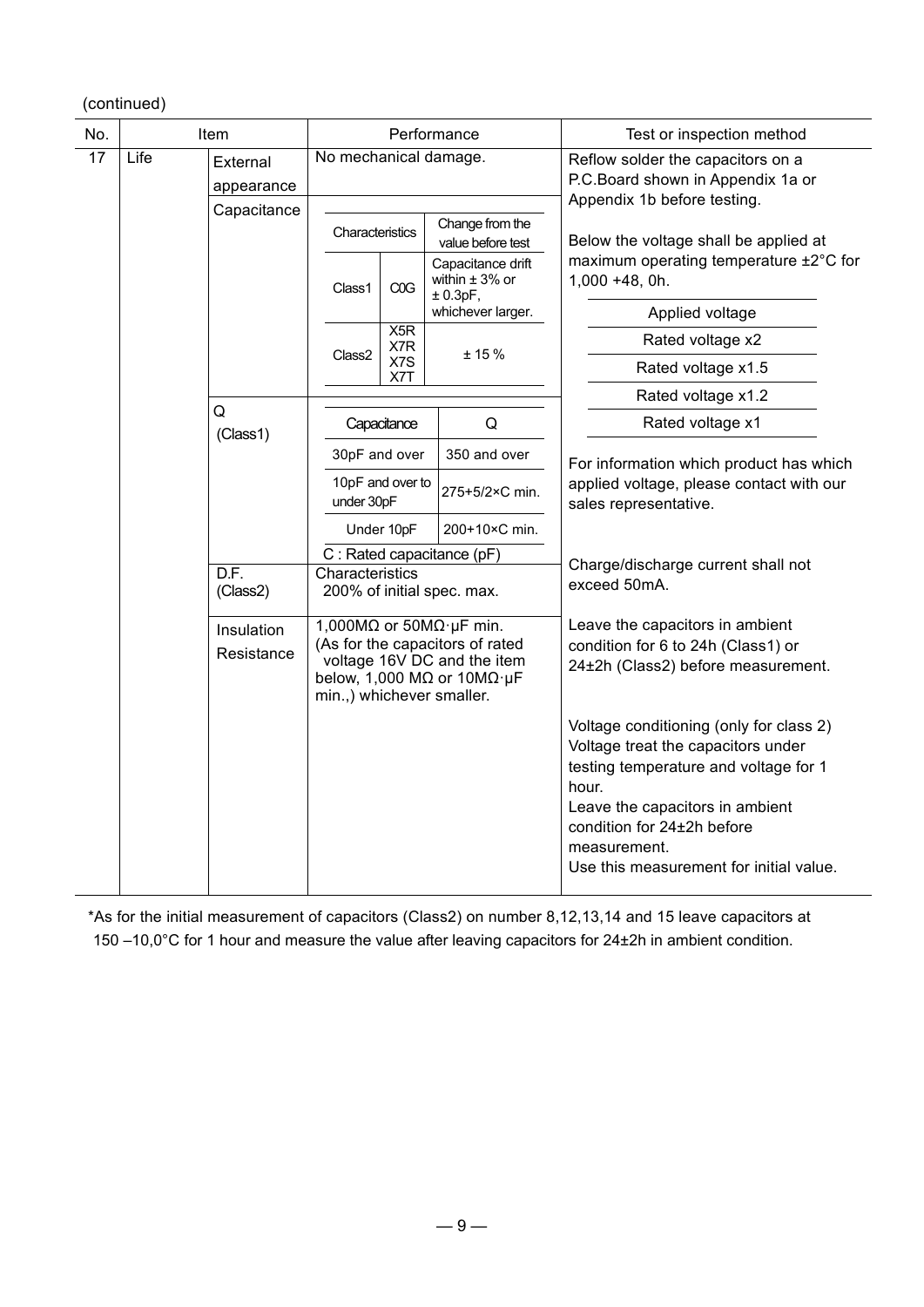

Material : Glass Epoxy ( As per JIS C6484 GE4 )

P.C. Board thickness : Appendix-2a 0.8mm

Appendix-1a, 1b, 2b 1.6mm

Copper ( thickness 0.035mm ) Solder resist

| TDK (EIA style) | Dimensions (mm) |     |      |  |  |  |
|-----------------|-----------------|-----|------|--|--|--|
|                 | a               | b   | С    |  |  |  |
| CGA1(CC0201)    | 0.3             | 0.8 | 0.3  |  |  |  |
| CGA2(CC0402)    | 0.4             | 1.5 | 0.5  |  |  |  |
| CGA3(CC0603)    | 1.0             | 3.0 | 1.2  |  |  |  |
| CGA4(CC0805)    | 1.2             | 4.0 | 1.65 |  |  |  |
| CGA5(CC1206)    | 2.2             | 5.0 | 2.0  |  |  |  |
| CGA6(CC1210)    | 2.2             | 5.0 | 2.9  |  |  |  |
| CGA8(CC1812)    | 3.5             | 7.0 | 3.7  |  |  |  |
| CGA9(CC2220)    | 4.5             | 8.0 | 5.6  |  |  |  |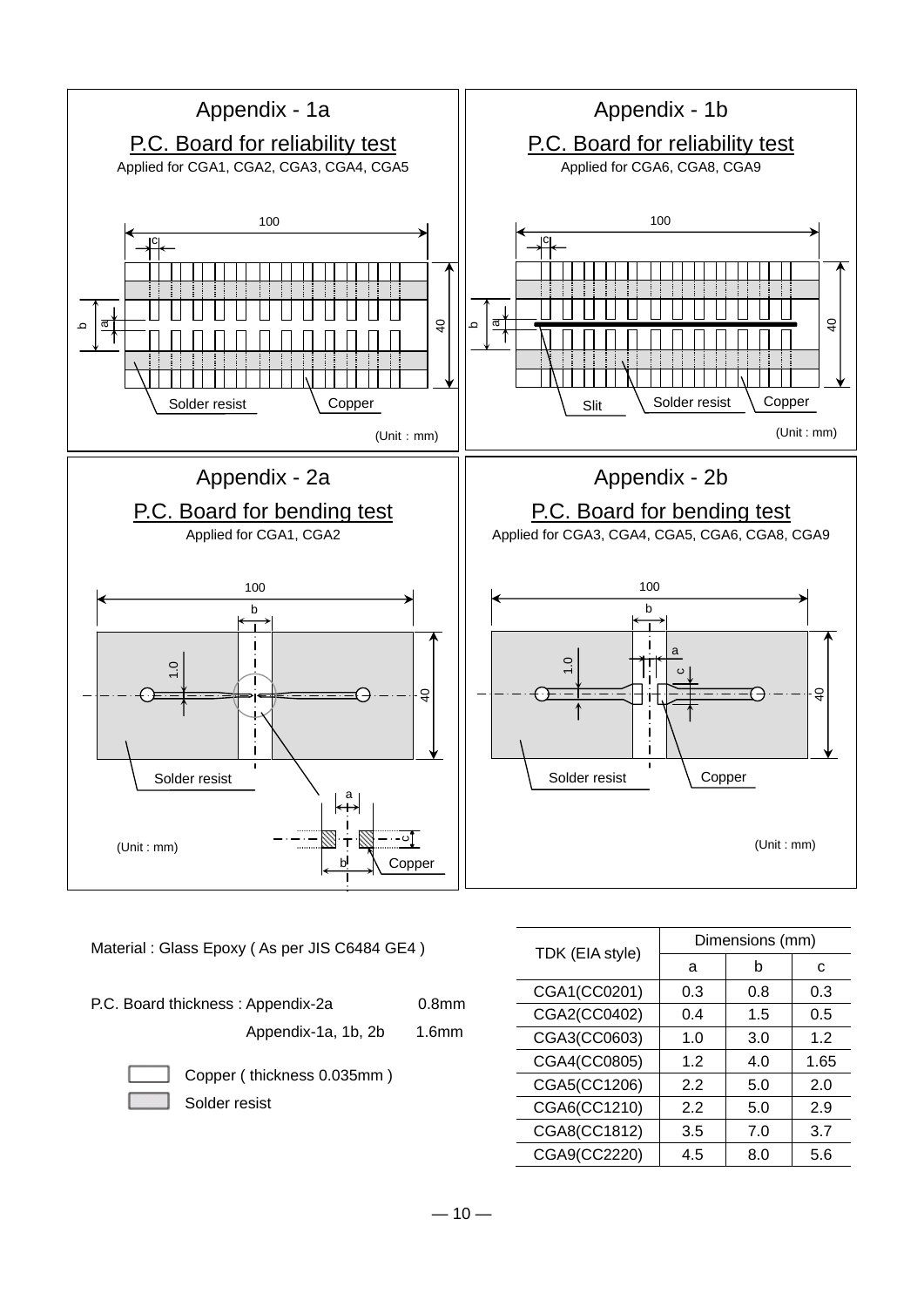# **9. INSIDE STRUCTURE AND MATERIAL**



| No. | <b>NAME</b>       | <b>MATERIAL</b>    |                    |  |  |  |
|-----|-------------------|--------------------|--------------------|--|--|--|
|     |                   | Class1             | Class <sub>2</sub> |  |  |  |
|     | <b>Dielectric</b> | CaZrO <sub>3</sub> | BaTiO <sub>3</sub> |  |  |  |
| 2   | Electrode         | Nickel (Ni)        |                    |  |  |  |
| 3   |                   | Copper (Cu)        |                    |  |  |  |
| 4   | Termination       | Nickel (Ni)        |                    |  |  |  |
| 5   |                   | Tin (Sn)           |                    |  |  |  |

# **10. RECOMMENDATION**

As for CGA6(CC1210), CGA8(CC1812) and CGA9(CC2220) types, It is recommended to provide a slit (about 1mm wide) in the board under the components to improve washing Flux. And please make sure to dry detergent up completely before.

# **11. SOLDERING CONDITION**

As for CGA1(CC0201), CGA2(CC0402), CGA6(CC1210) , CGA8(CC1812) and CGA9(CC2220) types, reflow soldering only.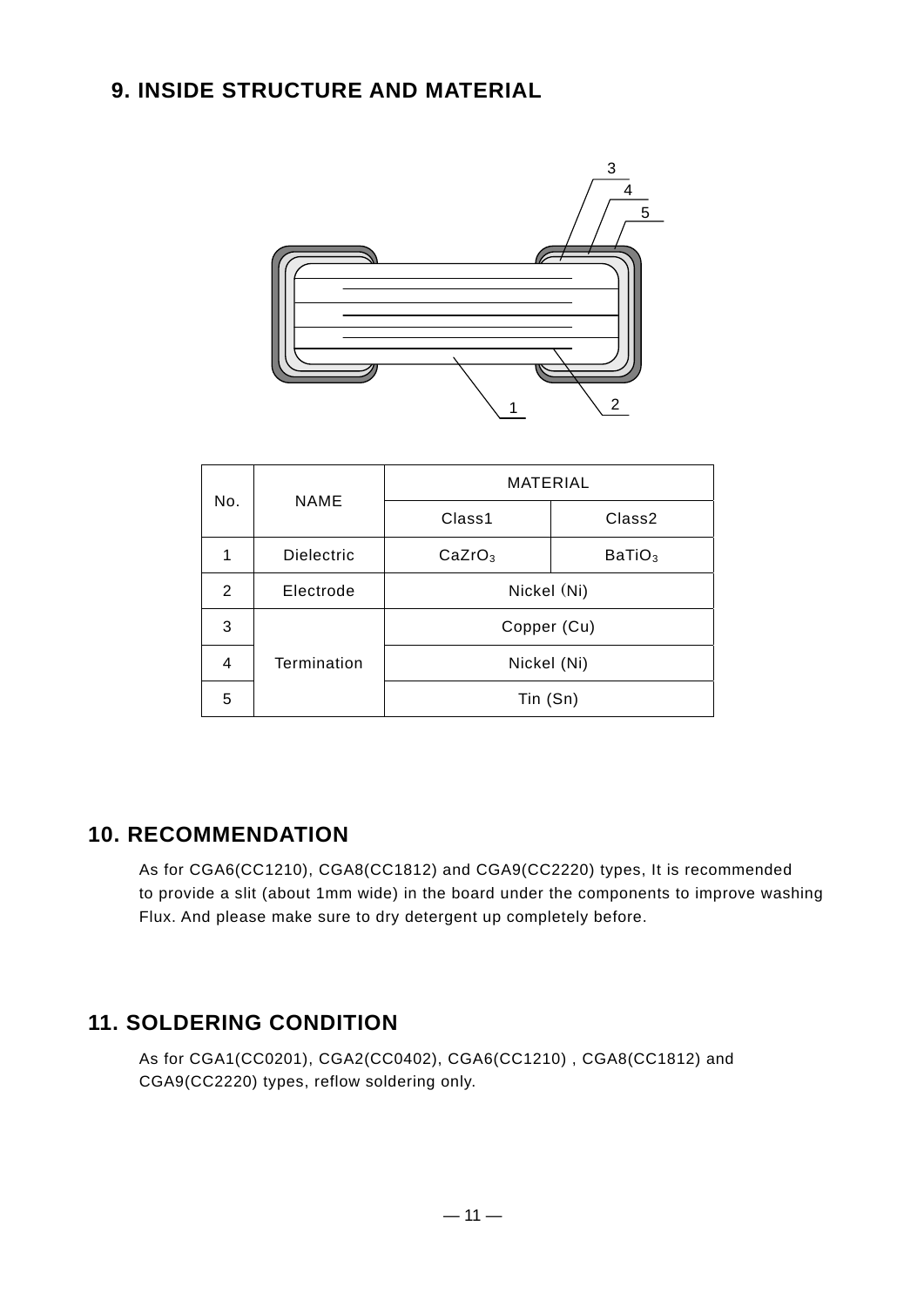# **12. CAUTION**

| No.            | Process                             | Condition                                                                                                                                                                                                                                                                                                                                                                                                                                                     |  |  |  |  |  |  |
|----------------|-------------------------------------|---------------------------------------------------------------------------------------------------------------------------------------------------------------------------------------------------------------------------------------------------------------------------------------------------------------------------------------------------------------------------------------------------------------------------------------------------------------|--|--|--|--|--|--|
| 1              | Operating<br>Condition<br>(Storage, | 1-1. Storage<br>1) The capacitors must be stored in an ambient temperature of 5 to $40^{\circ}$ C<br>with a relative humidity of 20 to 70%RH. The products should be used<br>within 6 months upon receipt.                                                                                                                                                                                                                                                    |  |  |  |  |  |  |
|                | Transportation)                     | 2) The capacitors must be operated and stored in an environment free of<br>dew condensation and these gases such as Hydrogen Sulphide, Hydrogen<br>Sulphate, Chlorine, Ammonia and sulfur.                                                                                                                                                                                                                                                                    |  |  |  |  |  |  |
|                |                                     | 3) Avoid storing in sun light and falling of dew.                                                                                                                                                                                                                                                                                                                                                                                                             |  |  |  |  |  |  |
|                |                                     | 4) Do not use capacitors under high humidity and high and low atmospheric<br>pressure which may affect capacitors reliability.                                                                                                                                                                                                                                                                                                                                |  |  |  |  |  |  |
|                |                                     | 5) Capacitors should be tested for the solderability when they are stored for long<br>time.                                                                                                                                                                                                                                                                                                                                                                   |  |  |  |  |  |  |
|                |                                     | 1-2. Handling in transportation<br>In case of the transportation of the capacitors, the performance of the                                                                                                                                                                                                                                                                                                                                                    |  |  |  |  |  |  |
|                |                                     | capacitors<br>may be deteriorated depending on the transportation condition.<br>(Refer to JEITA RCR-2335C 9.2 Handling in transportation)                                                                                                                                                                                                                                                                                                                     |  |  |  |  |  |  |
| $\overline{2}$ | Circuit design<br>/!∆Caution        | 2-1. Operating temperature<br>Operating temperature should be followed strictly within this specification, especially<br>be careful with maximum temperature.                                                                                                                                                                                                                                                                                                 |  |  |  |  |  |  |
|                |                                     | Do not use capacitors above the maximum allowable operating temperature.<br>1)                                                                                                                                                                                                                                                                                                                                                                                |  |  |  |  |  |  |
|                |                                     | Surface temperature including self heating should be below maximum<br>2)<br>operating temperature.                                                                                                                                                                                                                                                                                                                                                            |  |  |  |  |  |  |
|                |                                     | (Due to dielectric loss, capacitors will heat itself when AC is applied. Especially<br>at high frequencies around its SRF, the heat might be so extreme that it may<br>damage itself or the product mounted on. Please design the circuit so that the<br>maximum temperature of the capacitors including the self heating to be below<br>the maximum allowable operating temperature. Temperature rise at capacitor<br>surface shall be below $20^{\circ}$ C) |  |  |  |  |  |  |
|                |                                     | 3) The electrical characteristics of the capacitors will vary depending on the<br>temperature. The capacitors should be selected and designed in taking the<br>temperature into consideration.<br>2-2 Operating voltage<br>1)<br>Operating voltage across the terminals should be below the rated voltage.                                                                                                                                                    |  |  |  |  |  |  |
|                |                                     | When AC and DC are super imposed, $V_{0,P}$ must be below the rated voltage.                                                                                                                                                                                                                                                                                                                                                                                  |  |  |  |  |  |  |
|                |                                     | $(1)$ and $(2)$<br>AC or pulse with overshooting, V <sub>P-P</sub> must be below the rated voltage<br>$(3)$ , $(4)$ and $(5)$                                                                                                                                                                                                                                                                                                                                 |  |  |  |  |  |  |
|                |                                     | When the voltage is started to apply to the circuit or it is stopped applying, the<br>irregular voltage may be generated for a transit period because of resonance<br>or switching. Be sure to use the capacitors within rated voltage containing<br>these Irregular voltage.                                                                                                                                                                                 |  |  |  |  |  |  |
|                |                                     | (1) DC voltage<br>$(2)$ DC + AC voltage<br>(3) AC voltage<br>Voltage                                                                                                                                                                                                                                                                                                                                                                                          |  |  |  |  |  |  |
|                |                                     | Positional<br>$V_{0-P}$<br>$V_{0-P}$<br>$V_{P-P}$ 0<br>Measurement<br>(Rated voltage)<br>0<br>0                                                                                                                                                                                                                                                                                                                                                               |  |  |  |  |  |  |
|                |                                     | Voltage<br>(4) Pulse voltage (A)<br>(5) Pulse voltage (B)                                                                                                                                                                                                                                                                                                                                                                                                     |  |  |  |  |  |  |
|                |                                     | Positional<br>$V_{P-P}$<br>$V_{P-P}$<br>Measurement<br>(Rated voltage)                                                                                                                                                                                                                                                                                                                                                                                        |  |  |  |  |  |  |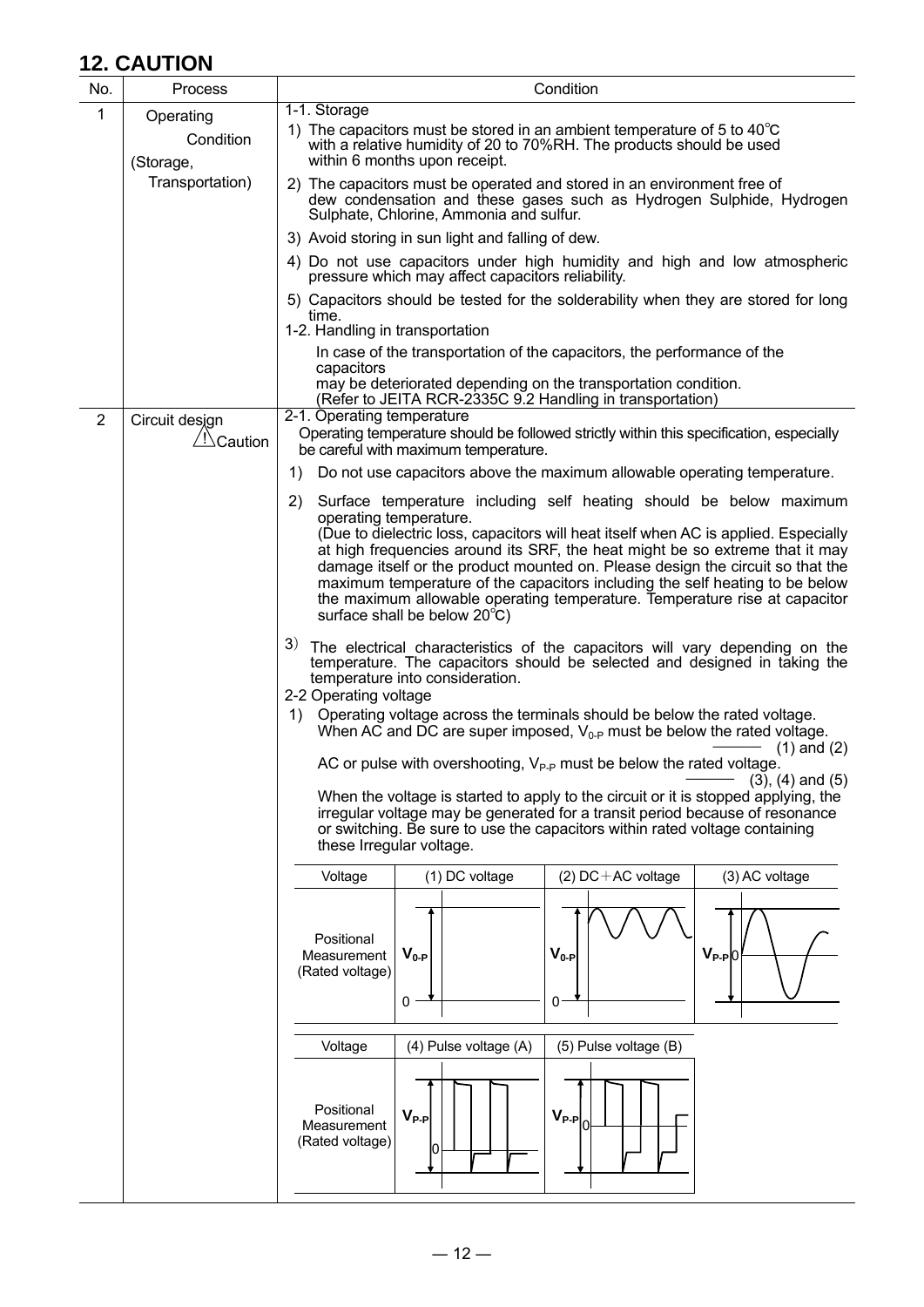| No.            | Process                   | Condition                                                                                                                                                                                                                                                                                                                                     |                                                                                                                                                                                                                                                      |                              |  |                              |                  |      |  |  |
|----------------|---------------------------|-----------------------------------------------------------------------------------------------------------------------------------------------------------------------------------------------------------------------------------------------------------------------------------------------------------------------------------------------|------------------------------------------------------------------------------------------------------------------------------------------------------------------------------------------------------------------------------------------------------|------------------------------|--|------------------------------|------------------|------|--|--|
| $\overline{2}$ | Circuit design<br>Caution |                                                                                                                                                                                                                                                                                                                                               | 2) Even below the rated voltage, if repetitive high frequency AC or pulse is applied,<br>the reliability of the capacitors may be reduced.                                                                                                           |                              |  |                              |                  |      |  |  |
|                |                           | 3) The effective capacitance will vary depending on applied DC and AC voltages.<br>The capacitors should be selected and designed in taking the voltages into<br>consideration.<br>2-3. Frequency<br>When the capacitors (Class 2) are used in AC and/or pulse voltages, the<br>capacitors may vibrate themselves and generate audible sound. |                                                                                                                                                                                                                                                      |                              |  |                              |                  |      |  |  |
| 3              | Designing<br>P.C. board   | The amount of solder at the terminations has a direct effect on the reliability of the<br>capacitors.                                                                                                                                                                                                                                         |                                                                                                                                                                                                                                                      |                              |  |                              |                  |      |  |  |
|                |                           | terminations.                                                                                                                                                                                                                                                                                                                                 | 1) The greater the amount of solder, the higher the stress on the chip capacitor, and<br>the more likely that it will break. When designing a P.C. board, determine the<br>shape and size of the solder lands to have proper amount of solder on the |                              |  |                              |                  |      |  |  |
|                |                           | 2) Avoid using common solder land for multiple terminations and provide individual<br>solder land for each terminations.                                                                                                                                                                                                                      |                                                                                                                                                                                                                                                      |                              |  |                              |                  |      |  |  |
|                |                           | 3) Size and recommended land dimensions.                                                                                                                                                                                                                                                                                                      |                                                                                                                                                                                                                                                      |                              |  |                              |                  |      |  |  |
|                |                           |                                                                                                                                                                                                                                                                                                                                               |                                                                                                                                                                                                                                                      | Chip capacitor               |  | Solder land                  |                  |      |  |  |
|                |                           | С<br>Solder resist<br>B<br>A                                                                                                                                                                                                                                                                                                                  |                                                                                                                                                                                                                                                      |                              |  |                              |                  |      |  |  |
|                |                           | Flow soldering                                                                                                                                                                                                                                                                                                                                |                                                                                                                                                                                                                                                      |                              |  |                              | $\mathsf{(mm)}$  |      |  |  |
|                |                           | Type<br>Symbol                                                                                                                                                                                                                                                                                                                                | CGA <sub>3</sub><br>(CC0603)                                                                                                                                                                                                                         | CGA4<br>(CCO805)             |  |                              | CGA5<br>(CC1206) |      |  |  |
|                |                           | Α                                                                                                                                                                                                                                                                                                                                             | $0.7 - 1.0$                                                                                                                                                                                                                                          | $1.0 - 1.3$                  |  |                              | $2.1 - 2.5$      |      |  |  |
|                |                           | B                                                                                                                                                                                                                                                                                                                                             | $0.8 - 1.0$                                                                                                                                                                                                                                          | $1.0 - 1.2$                  |  |                              | $1.1 - 1.3$      |      |  |  |
|                |                           | $\mathbf C$                                                                                                                                                                                                                                                                                                                                   | $0.6 - 0.8$                                                                                                                                                                                                                                          | $0.8 - 1.1$                  |  |                              | $1.0 - 1.3$      |      |  |  |
|                |                           | Reflow soldering                                                                                                                                                                                                                                                                                                                              |                                                                                                                                                                                                                                                      |                              |  |                              |                  | (mm) |  |  |
|                |                           | Type<br>Symbol                                                                                                                                                                                                                                                                                                                                | CGA1<br>(CCO201)                                                                                                                                                                                                                                     | CGA <sub>2</sub><br>(CCO402) |  | CGA <sub>3</sub><br>(CCO603) | CGA4<br>(CCO805) |      |  |  |
|                |                           | A                                                                                                                                                                                                                                                                                                                                             | $0.25 - 0.35$                                                                                                                                                                                                                                        | $0.3 - 0.5$                  |  | $0.6 - 0.8$                  | $0.9 - 1.2$      |      |  |  |
|                |                           |                                                                                                                                                                                                                                                                                                                                               | B<br>$0.2 - 0.3$<br>$0.35 - 0.45$<br>$0.6 - 0.8$<br>$0.7 - 0.9$                                                                                                                                                                                      |                              |  |                              |                  |      |  |  |
|                |                           | $\mathsf C$                                                                                                                                                                                                                                                                                                                                   | $0.25 - 0.35$                                                                                                                                                                                                                                        | $0.4 - 0.6$                  |  | $0.6 - 0.8$                  | $0.9 - 1.2$      |      |  |  |
|                |                           | Type<br>Symbol                                                                                                                                                                                                                                                                                                                                | CGA5<br>(CC1206)                                                                                                                                                                                                                                     | CGA6<br>(CC1210)             |  | CGA8<br>(CC1812)             | CGA9<br>(CC2220) |      |  |  |
|                |                           | Α                                                                                                                                                                                                                                                                                                                                             | $2.0 - 2.4$                                                                                                                                                                                                                                          | $2.0 - 2.4$                  |  | $3.1 - 3.7$                  | $4.1 - 4.8$      |      |  |  |
|                |                           | B                                                                                                                                                                                                                                                                                                                                             | $1.0 - 1.2$                                                                                                                                                                                                                                          | $1.0 - 1.2$                  |  | $1.2 - 1.4$                  | $1.2 - 1.4$      |      |  |  |
|                |                           | $\mathsf C$                                                                                                                                                                                                                                                                                                                                   | $1.1 - 1.6$                                                                                                                                                                                                                                          | $1.9 - 2.5$                  |  | $2.4 - 3.2$                  | $4.0 - 5.0$      |      |  |  |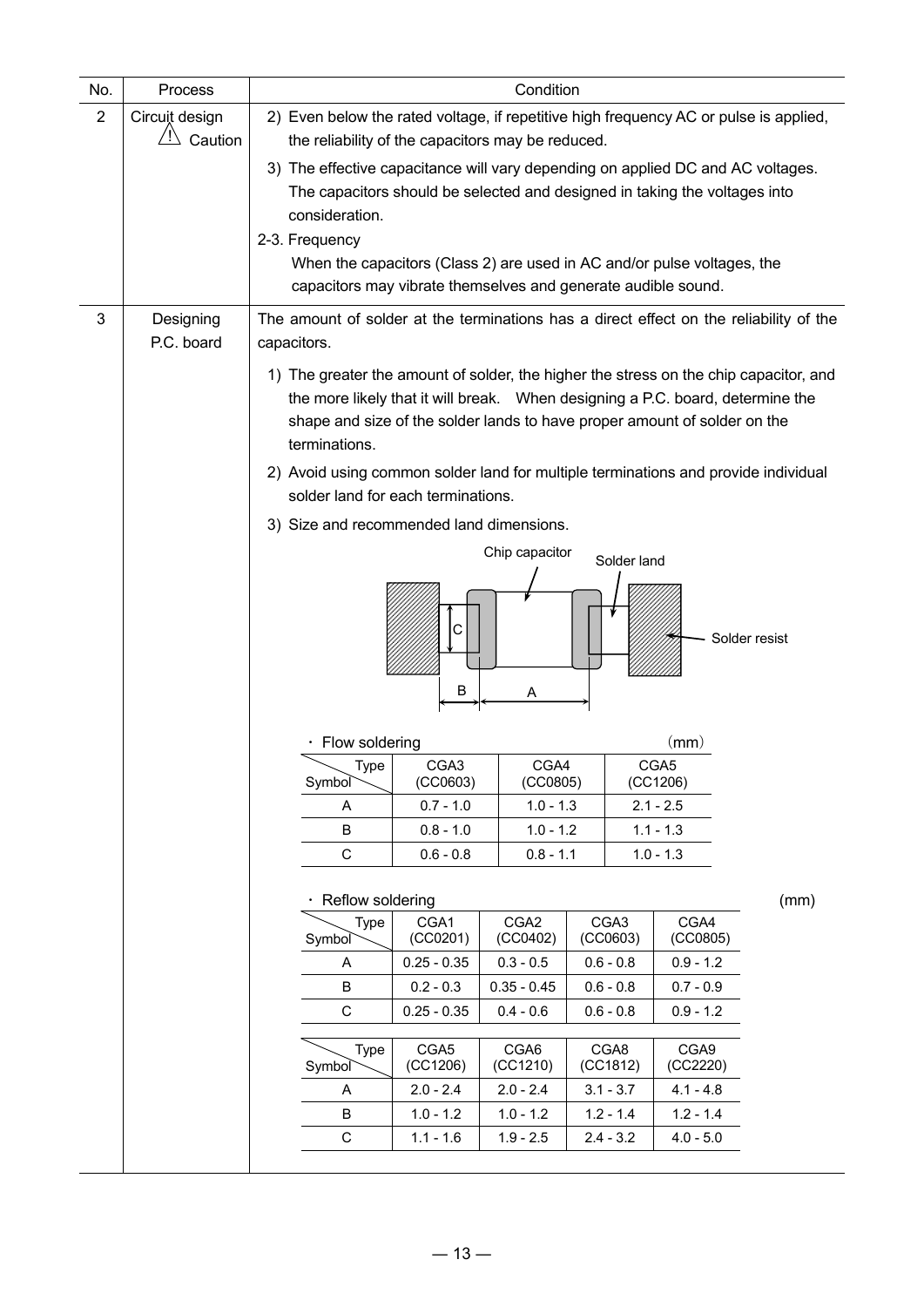| Process                      |                     |                              | Condition                                       |                                                    |  |  |  |  |
|------------------------------|---------------------|------------------------------|-------------------------------------------------|----------------------------------------------------|--|--|--|--|
| 4)<br>Designing<br>P.C.board |                     |                              |                                                 |                                                    |  |  |  |  |
|                              |                     |                              | Disadvantage against<br>bending stress          | Advantage against<br>bending stress                |  |  |  |  |
|                              |                     |                              | Perforation or slit                             | Perforation or slit                                |  |  |  |  |
|                              |                     | Mounting<br>face             | 1 EINA TIMATTA                                  | VLIV VI T                                          |  |  |  |  |
|                              |                     |                              | Break P.C.board with<br>mounted side up.        | Break P.C.board with<br>mounted side down.         |  |  |  |  |
|                              |                     |                              | Mount perpendicularly to<br>perforation or slit | Mount in parallel with<br>perforation or slit      |  |  |  |  |
|                              |                     |                              | Perforation or slit                             | Perforation or slit                                |  |  |  |  |
|                              | Chip<br>(Direction) | arrangement                  | $\Box$                                          | $\Box$                                             |  |  |  |  |
|                              |                     |                              | Closer to slit is higher<br>stress              | Away from slit is less<br>stress                   |  |  |  |  |
|                              |                     | <b>Distance</b><br>from slit | $\ell_1$<br>IГ                                  | $\ell_2$<br>l T                                    |  |  |  |  |
|                              |                     |                              |                                                 | Recommended chip capacitor layout is as following. |  |  |  |  |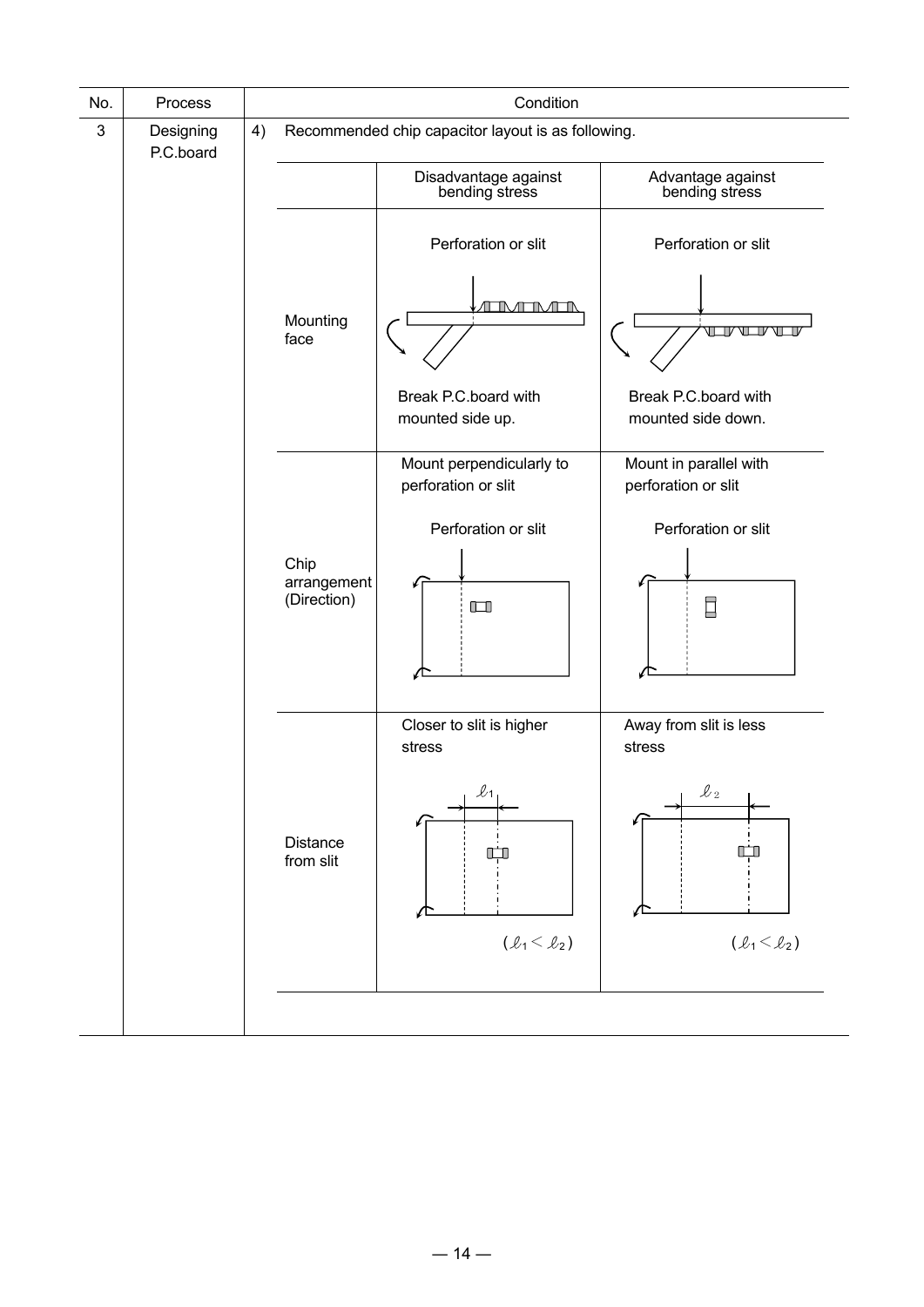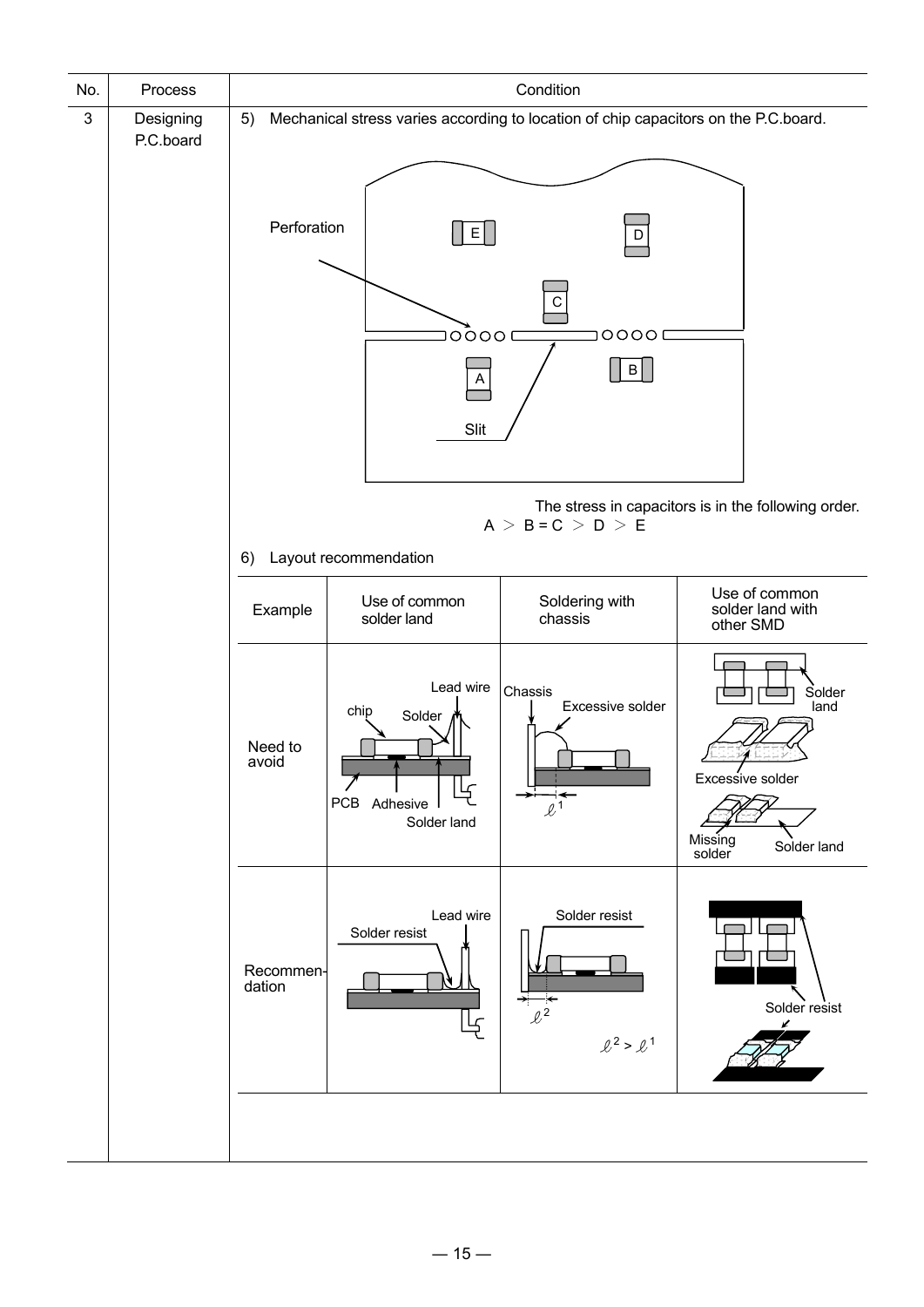|   | Process  | Condition                                                   |                                                                                                                                                                                                                                                                                                                                                                                                                                                              |             |  |  |  |  |  |
|---|----------|-------------------------------------------------------------|--------------------------------------------------------------------------------------------------------------------------------------------------------------------------------------------------------------------------------------------------------------------------------------------------------------------------------------------------------------------------------------------------------------------------------------------------------------|-------------|--|--|--|--|--|
| 4 | Mounting | 4-1. Stress from mounting head<br>surface and not press it. | If the mounting head is adjusted too low, it may induce excessive stress in<br>the chip capacitor to result in cracking.  Please take following precautions.<br>1) Adjust the bottom dead center of the mounting head to reach on the P.C.board<br>2) Adjust the mounting head pressure to be 1 to 3N of static weight.<br>3) To minimize the impact energy from mounting head, it is important to provide<br>support from the bottom side of the P.C.board. |             |  |  |  |  |  |
|   |          |                                                             | See following examples.                                                                                                                                                                                                                                                                                                                                                                                                                                      |             |  |  |  |  |  |
|   |          |                                                             | Not recommended                                                                                                                                                                                                                                                                                                                                                                                                                                              | Recommended |  |  |  |  |  |
|   |          | Single<br>sided<br>mounting                                 | Crack                                                                                                                                                                                                                                                                                                                                                                                                                                                        | Support pin |  |  |  |  |  |
|   |          | Double-si<br>des<br>mounting                                | Solder<br>Crack<br>peeling                                                                                                                                                                                                                                                                                                                                                                                                                                   | Support pin |  |  |  |  |  |
|   |          |                                                             | When the centering jaw is worn out, it may give mechanical impact on the capacitors<br>to cause crack. Please control the close up dimension of the centering jaw and<br>provide sufficient preventive maintenance and replacement of it.                                                                                                                                                                                                                    |             |  |  |  |  |  |
|   |          |                                                             |                                                                                                                                                                                                                                                                                                                                                                                                                                                              |             |  |  |  |  |  |
|   |          | 4-2. Amount of adhesive                                     |                                                                                                                                                                                                                                                                                                                                                                                                                                                              |             |  |  |  |  |  |
|   |          |                                                             |                                                                                                                                                                                                                                                                                                                                                                                                                                                              |             |  |  |  |  |  |
|   |          |                                                             | Example: CGA4 (CC0805), CGA5 (CC1206)                                                                                                                                                                                                                                                                                                                                                                                                                        |             |  |  |  |  |  |
|   |          |                                                             | 0.2mm min.<br>a                                                                                                                                                                                                                                                                                                                                                                                                                                              |             |  |  |  |  |  |
|   |          |                                                             | 70 - 100µm<br>b                                                                                                                                                                                                                                                                                                                                                                                                                                              |             |  |  |  |  |  |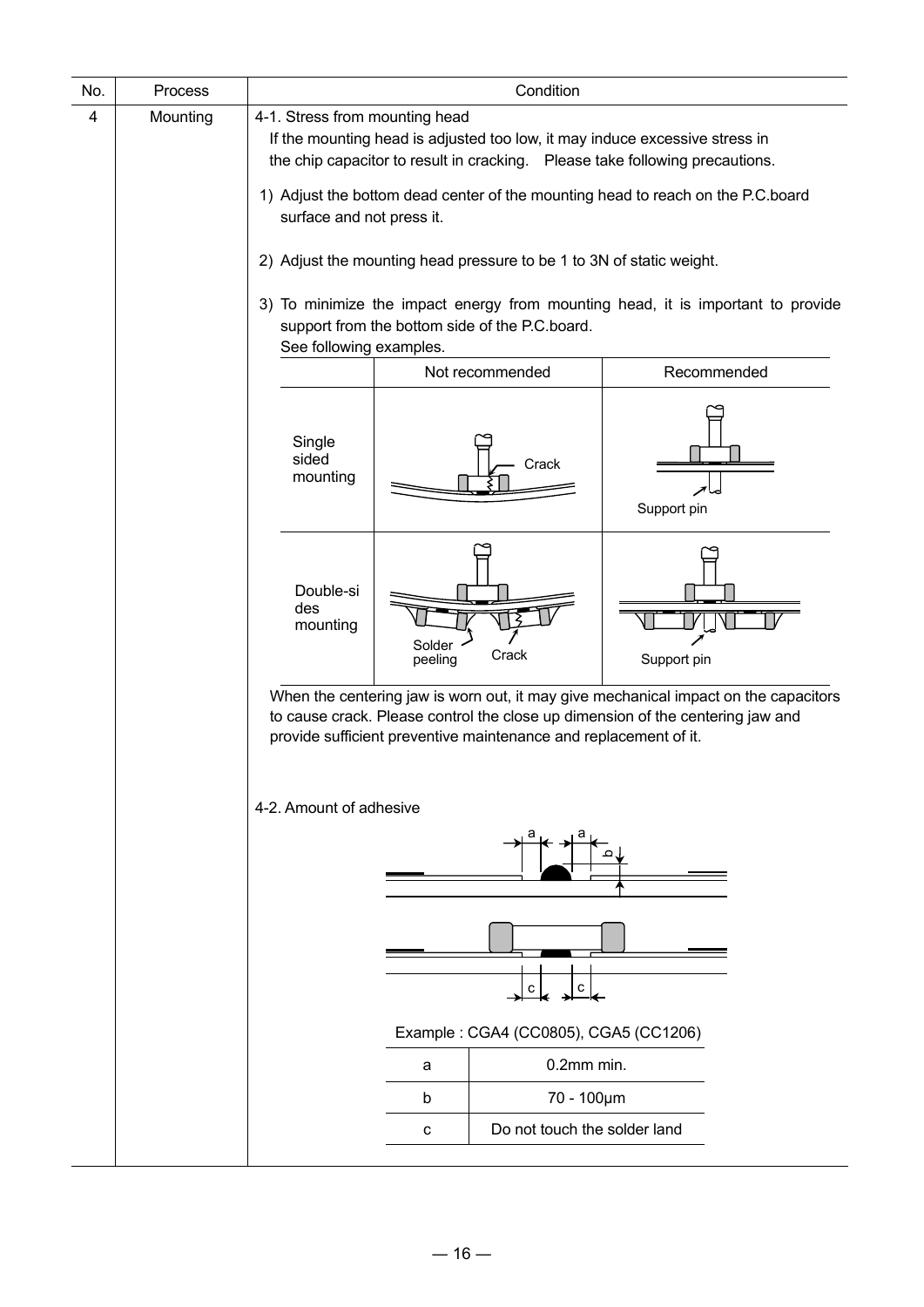| No. | Process   | Condition                                                                                                                                                                                                                                                                                                                                                                                                                                           |                                                                                                     |                                                                           |                                                                                                                                                                                                                                                                               |                                                |  |  |  |  |
|-----|-----------|-----------------------------------------------------------------------------------------------------------------------------------------------------------------------------------------------------------------------------------------------------------------------------------------------------------------------------------------------------------------------------------------------------------------------------------------------------|-----------------------------------------------------------------------------------------------------|---------------------------------------------------------------------------|-------------------------------------------------------------------------------------------------------------------------------------------------------------------------------------------------------------------------------------------------------------------------------|------------------------------------------------|--|--|--|--|
| 5   | Soldering | 5-1. Flux selection<br>Although highly-activated flux gives better solderability, substances which increase<br>activity may also degrade the insulation of the chip capacitors.<br>To avoid such degradation, it is recommended following.<br>1) It is recommended to use a mildly activated rosin flux (less than 0.1wt% chlorine).<br>Strong flux is not recommended.<br>2) Excessive flux must be avoided. Please provide proper amount of flux. |                                                                                                     |                                                                           |                                                                                                                                                                                                                                                                               |                                                |  |  |  |  |
|     |           | 3) When water-soluble flux is used, enough washing is necessary.                                                                                                                                                                                                                                                                                                                                                                                    |                                                                                                     |                                                                           |                                                                                                                                                                                                                                                                               |                                                |  |  |  |  |
|     |           |                                                                                                                                                                                                                                                                                                                                                                                                                                                     | 5-2. Recommended soldering profile by various methods<br>Wave soldering<br>Reflow soldering         |                                                                           |                                                                                                                                                                                                                                                                               |                                                |  |  |  |  |
|     |           | Preheating<br>Peak<br>Temp<br>Temp.(°C)<br>ΔТ<br>0<br>Over 60 sec<br>Peak<br>Temp<br>$\Delta T$<br>Temp.(°C)<br>Preheating<br>0                                                                                                                                                                                                                                                                                                                     | Soldering<br>Natural cooling<br>Over 60 sec.<br>Peak Temp time<br>Manual soldering<br>(Solder iron) | Peak<br>Temp<br>Temp.(°C)<br>0<br>3sec. (As short as possible) Soldering. | Preheating<br>ΔΤ<br>Over 60 sec<br><b>APPLICATION</b><br>As for CGA3(CC0603), CGA4(CC0805)<br>and CGA5(CC1206), applied to wave<br>soldering and reflow soldering.<br>As for CGA1(CC0201), CGA2(CC0402),<br>CGA6(C1210), CGA8(CC1812),<br>CGA9(CC2220) applied only to reflow | Soldering<br>Natural cooling<br>Peak Temp time |  |  |  |  |
|     |           | *As for peak temperature of manual soldering, please refer "5-6. Solder repair by solder iron"                                                                                                                                                                                                                                                                                                                                                      |                                                                                                     |                                                                           |                                                                                                                                                                                                                                                                               |                                                |  |  |  |  |
|     |           | 5-3. Recommended soldering peak temp and peak temp duration                                                                                                                                                                                                                                                                                                                                                                                         |                                                                                                     |                                                                           |                                                                                                                                                                                                                                                                               |                                                |  |  |  |  |
|     |           | Wave soldering<br>Reflow soldering                                                                                                                                                                                                                                                                                                                                                                                                                  |                                                                                                     |                                                                           |                                                                                                                                                                                                                                                                               |                                                |  |  |  |  |
|     |           |                                                                                                                                                                                                                                                                                                                                                                                                                                                     | Peak temp( $\degree$ C)                                                                             | Duration(sec.)                                                            | Peak temp( $^{\circ}$ C)                                                                                                                                                                                                                                                      | Duration(sec.)                                 |  |  |  |  |
|     |           | Sn-Pb Solder                                                                                                                                                                                                                                                                                                                                                                                                                                        | 250 max.                                                                                            | 3 max.                                                                    | 230 max.                                                                                                                                                                                                                                                                      | 20 max.                                        |  |  |  |  |
|     |           | <b>Lead Free Solder</b>                                                                                                                                                                                                                                                                                                                                                                                                                             | 260 max.                                                                                            | 5 max.                                                                    | 260 max.                                                                                                                                                                                                                                                                      | 10 max.                                        |  |  |  |  |
|     |           | Recommended solder compositions<br>Sn-37Pb (Sn-Pb solder)<br>Sn-3.0Ag-0.5Cu (Lead Free Solder)                                                                                                                                                                                                                                                                                                                                                      |                                                                                                     |                                                                           |                                                                                                                                                                                                                                                                               |                                                |  |  |  |  |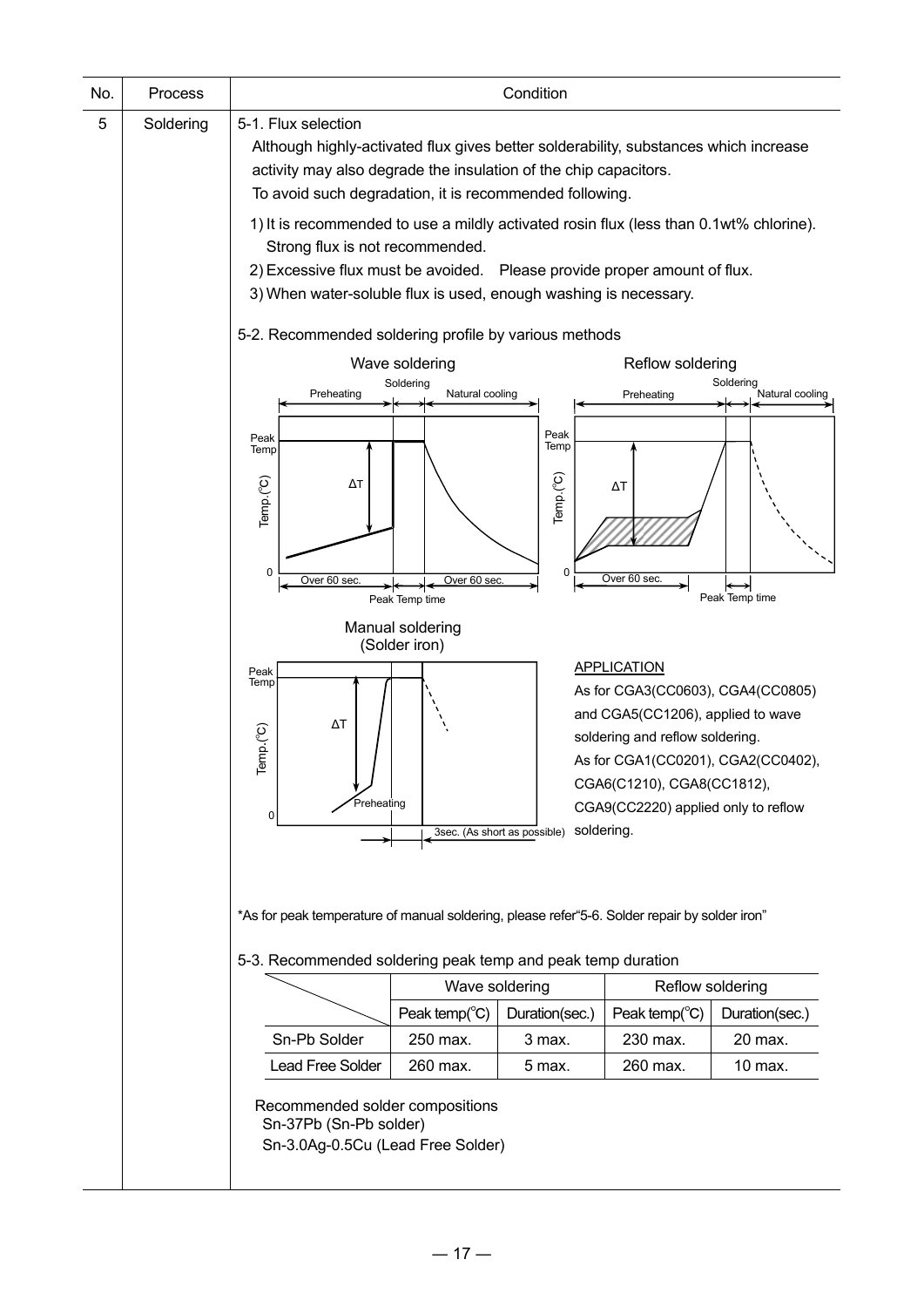| No. | Process   | Condition                                                                              |                                                                                                                                                                                                                                                                                                                                                                                                                       |                                                                                              |  |  |  |
|-----|-----------|----------------------------------------------------------------------------------------|-----------------------------------------------------------------------------------------------------------------------------------------------------------------------------------------------------------------------------------------------------------------------------------------------------------------------------------------------------------------------------------------------------------------------|----------------------------------------------------------------------------------------------|--|--|--|
| 5   | Soldering | 5-4. Avoiding thermal shock                                                            |                                                                                                                                                                                                                                                                                                                                                                                                                       |                                                                                              |  |  |  |
|     |           | 1) Preheating condition                                                                |                                                                                                                                                                                                                                                                                                                                                                                                                       |                                                                                              |  |  |  |
|     |           | Soldering                                                                              | <b>Type</b>                                                                                                                                                                                                                                                                                                                                                                                                           | Temp. $(^{\circ}C)$                                                                          |  |  |  |
|     |           | Wave soldering                                                                         | CGA3(CC0603), CGA4(CC0805),<br>CGA5(CC1206)                                                                                                                                                                                                                                                                                                                                                                           | $\Delta T \le 150$                                                                           |  |  |  |
|     |           | Reflow soldering                                                                       | CGA1(CC0201), CGA2(CC0402),<br>CGA3(CC0603), CGA4(CC0805),<br>CGA5(CC1206)                                                                                                                                                                                                                                                                                                                                            | $\Delta T \le 150$                                                                           |  |  |  |
|     |           |                                                                                        | CGA6(CC1210), CGA8(CC1812),<br>CCGA9(CC2220)                                                                                                                                                                                                                                                                                                                                                                          | $\Delta$ T ≤130                                                                              |  |  |  |
|     |           | Manual soldering                                                                       | CGA1(CC0201), CGA2(CC0402),<br>CGA3(CC0603), CGA4(CC0805),<br>CGA5(CC1206)                                                                                                                                                                                                                                                                                                                                            | $\Delta$ T ≤150                                                                              |  |  |  |
|     |           |                                                                                        | CGA6(CC1210), CGA8(CC1812),<br>CGA9(CC2220)                                                                                                                                                                                                                                                                                                                                                                           | $\Delta T \leq 130$                                                                          |  |  |  |
|     |           | 2) Cooling condition<br>5-5. Amount of solder<br>capacitors from the P.C.board.        | Natural cooling using air is recommended. If the chips are dipped into a solvent for<br>cleaning, the temperature difference $(\Delta T)$ must be less than 100 $^{\circ}$ C.<br>Excessive solder will induce higher tensile force in chip capacitors when temperature<br>changes and it may result in chip cracking. In sufficient solder may detach the                                                             |                                                                                              |  |  |  |
|     |           | Excessive<br>solder                                                                    |                                                                                                                                                                                                                                                                                                                                                                                                                       | Higher tensile force in chip<br>capacitor to cause crack                                     |  |  |  |
|     |           | Adequate                                                                               | Maximum amount<br>Minimum amount                                                                                                                                                                                                                                                                                                                                                                                      |                                                                                              |  |  |  |
|     |           | Insufficient<br>solder                                                                 |                                                                                                                                                                                                                                                                                                                                                                                                                       | Low robustness may cause<br>contact failure or chip<br>capacitor comes off the<br>P.C.board. |  |  |  |
|     |           | 5-6. Solder repair by solder iron                                                      |                                                                                                                                                                                                                                                                                                                                                                                                                       |                                                                                              |  |  |  |
|     |           | Selection of the soldering iron tip<br>1)<br>may cause a crack in the chip capacitors. | Tip temperature of solder iron varies by its type, P.C.board material and solder land<br>size. The higher the tip temperature, the quicker the operation. However, heat shock<br>Please make sure the tip temp. before soldering and keep the peak temp and time in<br>accordance with following recommended condition. (Please preheat the chip<br>capacitors with the condition in 5-4 to avoid the thermal shock.) |                                                                                              |  |  |  |
|     |           |                                                                                        | Recommended solder iron condition (Sn-Pb Solder and Lead Free Solder)                                                                                                                                                                                                                                                                                                                                                 |                                                                                              |  |  |  |
|     |           | <b>Type</b>                                                                            | Temp. $(^{\circ}C)$<br>Wattage (W)                                                                                                                                                                                                                                                                                                                                                                                    | Shape (mm)                                                                                   |  |  |  |
|     |           | CGA1(CC0201)<br>CGA2(CC0402)<br>CGA3(CC0603)<br>CGA4(CC0805)<br>CGA5(CC1206)           | 350 max.<br>20 max.                                                                                                                                                                                                                                                                                                                                                                                                   | $\phi$ 3.0 max.                                                                              |  |  |  |
|     |           | CGA6(CC1210)<br>CGA8(CC1812)<br>CGA9(CC2220)                                           | 280 max.                                                                                                                                                                                                                                                                                                                                                                                                              |                                                                                              |  |  |  |
|     |           |                                                                                        |                                                                                                                                                                                                                                                                                                                                                                                                                       |                                                                                              |  |  |  |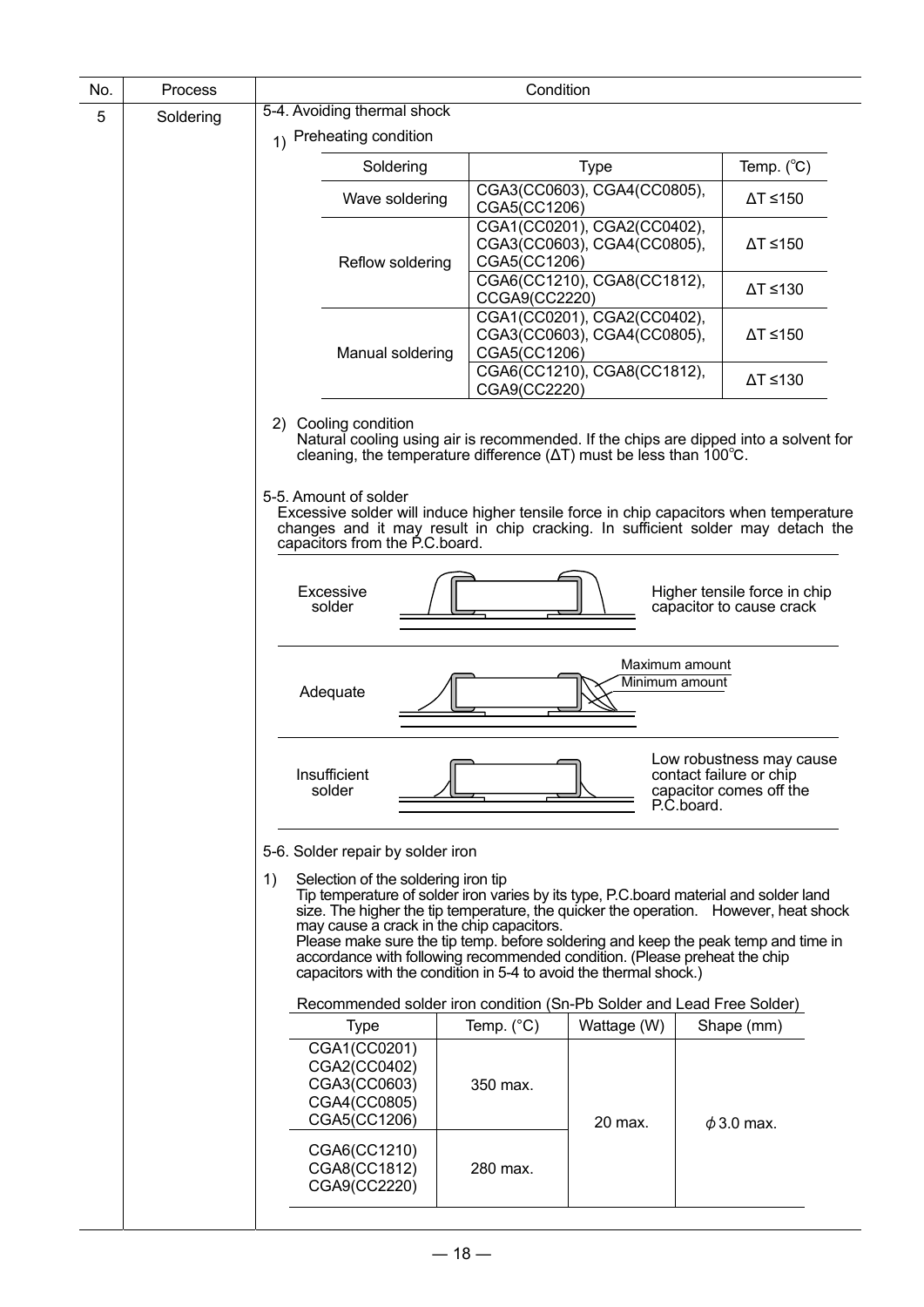| No. | Process   | Condition                                                                                                                                                                                                                                                                                                                                                                                                                                                                                                                                                                                                                                                                                                                                                                                                                                                                                                                                                       |
|-----|-----------|-----------------------------------------------------------------------------------------------------------------------------------------------------------------------------------------------------------------------------------------------------------------------------------------------------------------------------------------------------------------------------------------------------------------------------------------------------------------------------------------------------------------------------------------------------------------------------------------------------------------------------------------------------------------------------------------------------------------------------------------------------------------------------------------------------------------------------------------------------------------------------------------------------------------------------------------------------------------|
| 5   | Soldering | 2)<br>Direct contact of the soldering iron with ceramic dielectric of chip capacitors may<br>cause crack. Do not touch the ceramic dielectric and the terminations by solder<br>iron.                                                                                                                                                                                                                                                                                                                                                                                                                                                                                                                                                                                                                                                                                                                                                                           |
|     |           | It is not recommended to reuse dismounted capacitors. (For soft electrode)<br>3)                                                                                                                                                                                                                                                                                                                                                                                                                                                                                                                                                                                                                                                                                                                                                                                                                                                                                |
|     |           | 5-7. Soldering rework using spot heater<br>Heat stress during rework may possibly be reduced by using a spot heater<br>(also called a "blower") rather than a soldering iron.<br>It is applied only to adding solder in the case of insufficient solder amount.                                                                                                                                                                                                                                                                                                                                                                                                                                                                                                                                                                                                                                                                                                 |
|     |           | Reworking using a spot heater may suppress the occurrence of cracks in the<br>1)<br>capacitor compared to using a soldering iron. A spot heater can heat up a capacitor<br>uniformly with a small heat gradient which leads to lower thermal<br>stress caused by quick heating and cooling or localized heating.<br>Moreover, where ultra-small capacitors are mounted close together on a printed circuit<br>board, reworking with a spot heater can eliminate the risk of direct contact between<br>the tip of a soldering iron and a capacitor.                                                                                                                                                                                                                                                                                                                                                                                                              |
|     |           | Rework condition<br>2)<br>If the blower nozzle of a spot heater is too close to a capacitor. a crack in the capacitor<br>may occur due to heat stress. Below are recommendations for avoiding such an                                                                                                                                                                                                                                                                                                                                                                                                                                                                                                                                                                                                                                                                                                                                                           |
|     |           | occurrence.<br>Keep more than 5mm between a capacitor and a spot heater nozzle.<br>The blower temperature of the spot theater shall be lower than 400°C.<br>The airflow shall be set as weak as possible.<br>The diameter of the nozzle is recommended to be 2mm(one-outlet type). The size is<br>standard and common.<br>Duration of blowing hot air is recommended to be 10s or less CGA3(CC0603),<br>CGA4(CC0805), CGA5(CC1206) and 30s or less for CGA6(CC1210),<br>CGA8(CC1812) and CGA9(CC2220), considering surface area of the capacitor and<br>melting temperature of solder.<br>The angle between the nozzle and the capacitor is recommended to be 45 degrees in<br>order to work easily and to avoid partial area heating.<br>As is the case when using a soldering iron, preheating reduces thermal stress on<br>capacitors and improves operating efficiency.<br>· Recommended rework condition (Consult the component manufactures for details.) |
|     |           | Distance from nozzle<br>5mm and over                                                                                                                                                                                                                                                                                                                                                                                                                                                                                                                                                                                                                                                                                                                                                                                                                                                                                                                            |
|     |           | Nozzle angle<br>45degrees                                                                                                                                                                                                                                                                                                                                                                                                                                                                                                                                                                                                                                                                                                                                                                                                                                                                                                                                       |
|     |           | 400°C and less<br>Nozzle temp.                                                                                                                                                                                                                                                                                                                                                                                                                                                                                                                                                                                                                                                                                                                                                                                                                                                                                                                                  |
|     |           | Set as weak as possible<br>(The airflow shall be the minimum value necessary for<br>Airflow<br>solder to melt in the<br>Conditions mentioned above.)                                                                                                                                                                                                                                                                                                                                                                                                                                                                                                                                                                                                                                                                                                                                                                                                            |
|     |           | $\phi$ 2mm (one-outlet type)<br>Nozzle diameter                                                                                                                                                                                                                                                                                                                                                                                                                                                                                                                                                                                                                                                                                                                                                                                                                                                                                                                 |
|     |           | 10s and less (CGA3[CC0603], CGA4[CC0805],<br>CGA5[CC1206])<br><b>Blowing duration</b><br>30s and less (CGA6[CC1210], CGA8[CC1812],<br>CGA9[CC2220])                                                                                                                                                                                                                                                                                                                                                                                                                                                                                                                                                                                                                                                                                                                                                                                                             |
|     |           | · Example of recommended spot heater use                                                                                                                                                                                                                                                                                                                                                                                                                                                                                                                                                                                                                                                                                                                                                                                                                                                                                                                        |
|     |           | One-outlet type nozzle                                                                                                                                                                                                                                                                                                                                                                                                                                                                                                                                                                                                                                                                                                                                                                                                                                                                                                                                          |
|     |           | Angle: 45degrees                                                                                                                                                                                                                                                                                                                                                                                                                                                                                                                                                                                                                                                                                                                                                                                                                                                                                                                                                |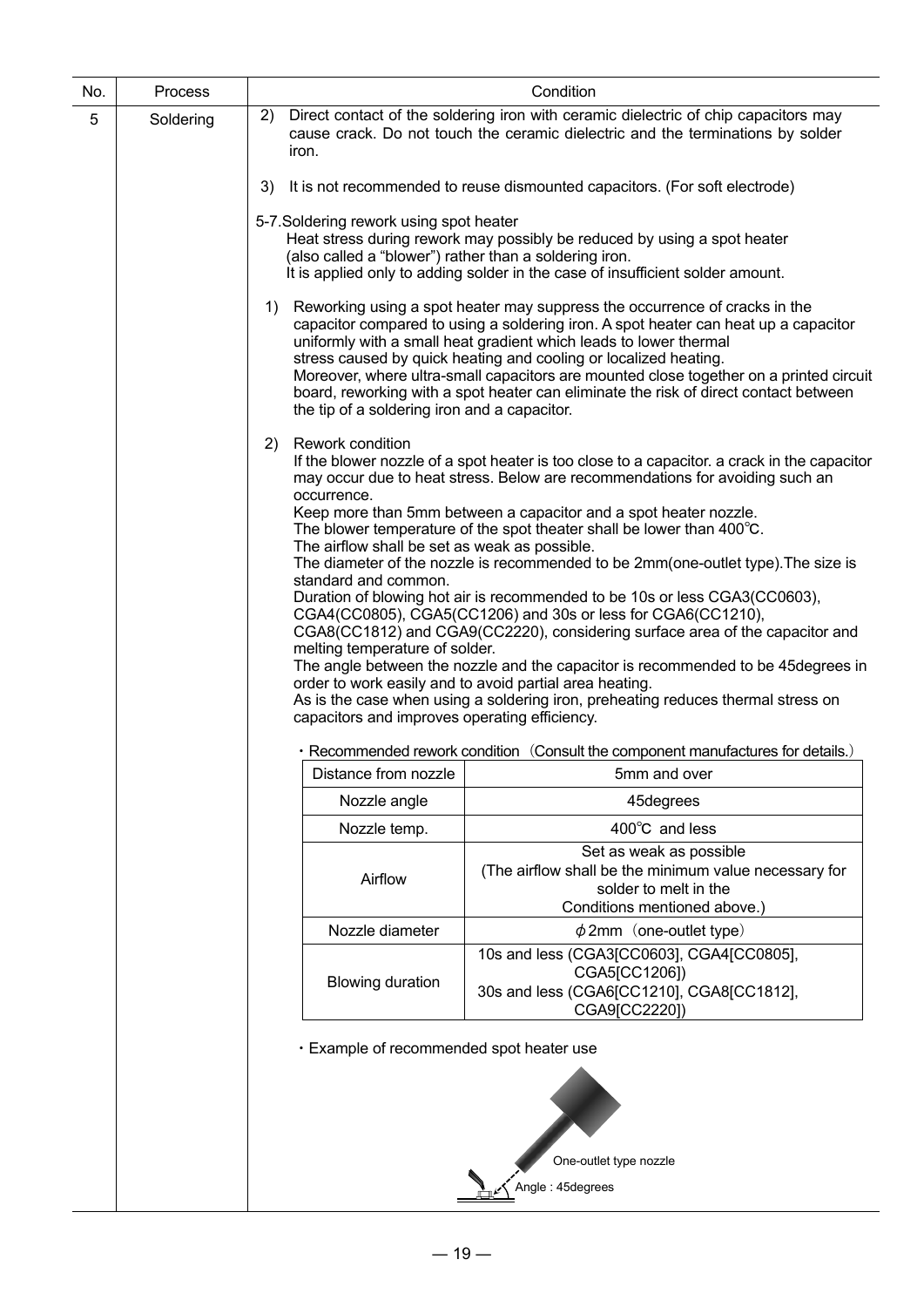| No. | Process   | Condition                                                                                                                                                                                                                                                                                                                                                                                                                                       |  |  |  |  |  |
|-----|-----------|-------------------------------------------------------------------------------------------------------------------------------------------------------------------------------------------------------------------------------------------------------------------------------------------------------------------------------------------------------------------------------------------------------------------------------------------------|--|--|--|--|--|
| 5   | Soldering | Amount of solder should be suitable to from a proper fillet shape.<br>3)<br>Excess solder causes mechanical and thermal stress on a capacitor and<br>results in cracks. Insufficient solder causes weak adherence of the capacitor<br>to the substrate and may result in detachment of a capacitor and deteriorate<br>reliability of the printed wiring board.<br>See the example of appropriate solder fillet shape for 5-5. Amount of solder. |  |  |  |  |  |
|     |           | 5-8. Sn-Zn solder                                                                                                                                                                                                                                                                                                                                                                                                                               |  |  |  |  |  |
|     |           | Sn-Zn solder affects product reliability.                                                                                                                                                                                                                                                                                                                                                                                                       |  |  |  |  |  |
|     |           | Please contact TDK in advance when utilize Sn-Zn solder.                                                                                                                                                                                                                                                                                                                                                                                        |  |  |  |  |  |
|     |           | 5-9. Countermeasure for tombstone                                                                                                                                                                                                                                                                                                                                                                                                               |  |  |  |  |  |
|     |           | The misalignment between the mounted positions of the capacitors and the land                                                                                                                                                                                                                                                                                                                                                                   |  |  |  |  |  |
|     |           | patterns should be minimized. The tombstone phenomenon may occur especially                                                                                                                                                                                                                                                                                                                                                                     |  |  |  |  |  |
|     |           | the capacitors are mounted (in longitudinal direction) in the same direction of the                                                                                                                                                                                                                                                                                                                                                             |  |  |  |  |  |
|     |           | reflow soldering.<br>(Refer to JEITA RCR-2335C Annex A (Informative) Recommendations to prevent the<br>tombstone phenomenon)<br>If an unsuitable cleaning fluid is used, flux residue or some foreign articles may<br>1)<br>If cleaning condition is not suitable, it may damage the chip capacitors.<br>2)                                                                                                                                     |  |  |  |  |  |
|     |           |                                                                                                                                                                                                                                                                                                                                                                                                                                                 |  |  |  |  |  |
|     |           |                                                                                                                                                                                                                                                                                                                                                                                                                                                 |  |  |  |  |  |
| 6   | Cleaning  | stick to chip capacitors surface to deteriorate especially the insulation resistance.                                                                                                                                                                                                                                                                                                                                                           |  |  |  |  |  |
|     |           |                                                                                                                                                                                                                                                                                                                                                                                                                                                 |  |  |  |  |  |
|     |           | 2)-1. Insufficient washing                                                                                                                                                                                                                                                                                                                                                                                                                      |  |  |  |  |  |
|     |           | Terminal electrodes may corrode by Halogen in the flux.<br>(1)                                                                                                                                                                                                                                                                                                                                                                                  |  |  |  |  |  |
|     |           | Halogen in the flux may adhere on the surface of capacitors, and lower the<br>(2)<br>insulation resistance.                                                                                                                                                                                                                                                                                                                                     |  |  |  |  |  |
|     |           | Water soluble flux has higher tendency to have above mentioned problems (1)<br>(3)<br>and $(2)$ .                                                                                                                                                                                                                                                                                                                                               |  |  |  |  |  |
|     |           | 2)-2. Excessive washing                                                                                                                                                                                                                                                                                                                                                                                                                         |  |  |  |  |  |
|     |           | When ultrasonic cleaning is used, excessively high ultrasonic energy output<br>can affect the connection between the ceramic chip capacitor's body and the<br>terminal electrode. To avoid this, following is the recommended condition.                                                                                                                                                                                                        |  |  |  |  |  |
|     |           | Power: $20W/\ell$ max.                                                                                                                                                                                                                                                                                                                                                                                                                          |  |  |  |  |  |
|     |           | Frequency: 40kHz max.                                                                                                                                                                                                                                                                                                                                                                                                                           |  |  |  |  |  |
|     |           | Washing time: 5 minutes max.                                                                                                                                                                                                                                                                                                                                                                                                                    |  |  |  |  |  |
|     |           | 2)-3. If the cleaning fluid is contaminated, density of Halogen increases, and it may<br>bring the same result as insufficient cleaning.                                                                                                                                                                                                                                                                                                        |  |  |  |  |  |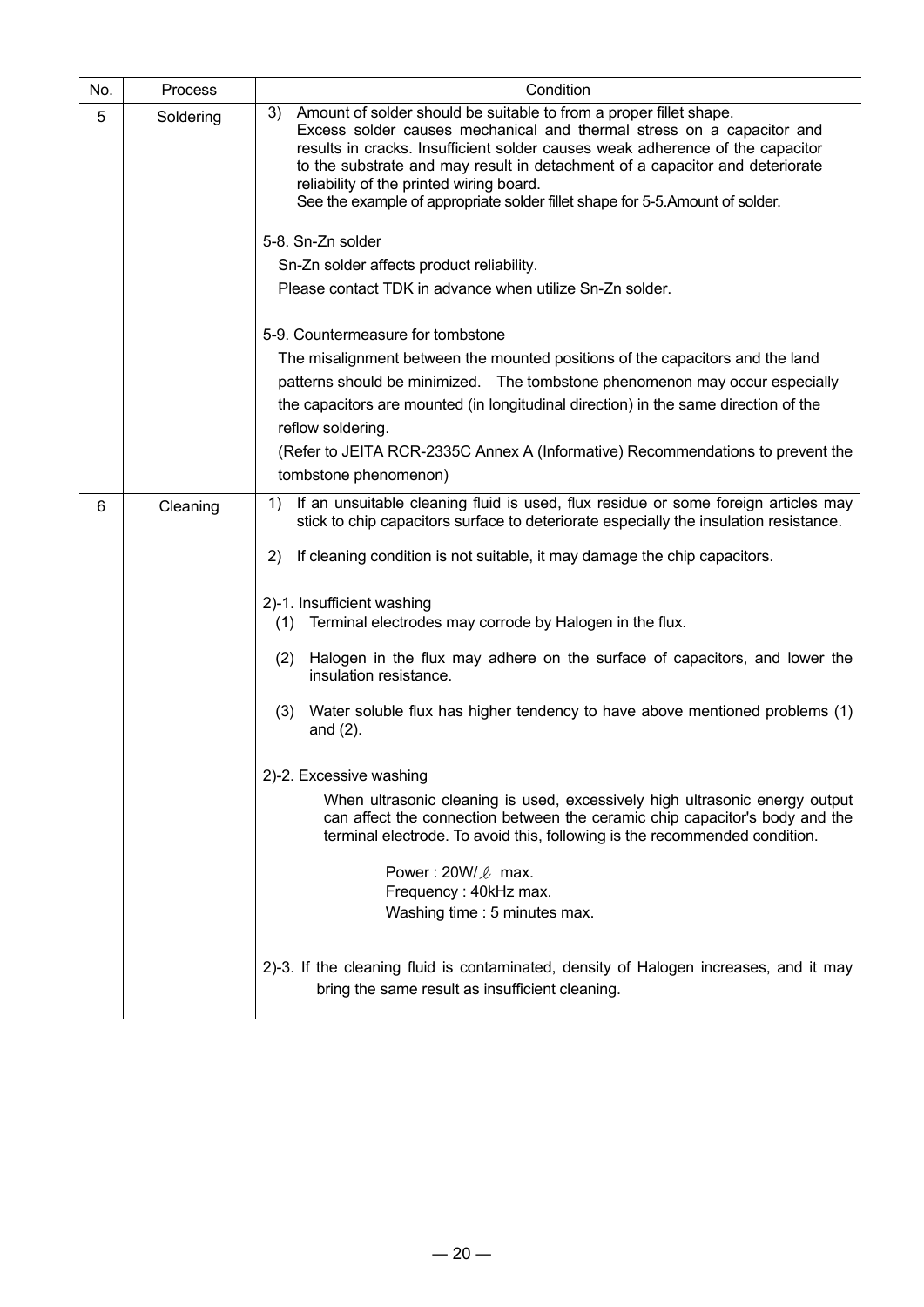| No.            | Process                                     | Condition                                                                                                                                                                                                                                                                                                                                                                                                                                                                                                                                                                                                                                                                                                                                                                                                                                                                                                                                                    |
|----------------|---------------------------------------------|--------------------------------------------------------------------------------------------------------------------------------------------------------------------------------------------------------------------------------------------------------------------------------------------------------------------------------------------------------------------------------------------------------------------------------------------------------------------------------------------------------------------------------------------------------------------------------------------------------------------------------------------------------------------------------------------------------------------------------------------------------------------------------------------------------------------------------------------------------------------------------------------------------------------------------------------------------------|
| $\overline{7}$ | Coating and<br>molding of the<br>P.C. board | When the P.C. board is coated, please verify the quality influence on the product.<br>1)<br>2) Please verify carefully that there is no harmful decomposing or reaction gas<br>emission during curing which may damage the chip capacitors.<br>Please verify the curing temperature.<br>3)                                                                                                                                                                                                                                                                                                                                                                                                                                                                                                                                                                                                                                                                   |
| 8              | Handling after<br>chip mounted<br>Caution   | 1) Please pay attention not to bend or distort the P.C. board after soldering<br>in handling otherwise the chip capacitors may crack.<br>Twist<br>Bend<br>2) Printed circuit board cropping should not be carried out by hand, but by using the<br>proper tooling. Printed circuit board cropping should be carried out using a board<br>cropping jig as shown in the following figure or a board cropping apparatus to<br>prevent inducing mechanical stress on the board.<br>(1) Example of a board cropping jig<br>Recommended example: The board should be pushed from the back side,<br>close to the cropping jig so that the board is not bent and the stress applied to<br>the capacitor is compressive.<br>Unrecommended example: If the pushing point is far from the cropping jig and<br>the pushing direction is from the front side of the board, large tensile stress is<br>applied to the capacitor, which may cause cracks.<br>Outline of jig |
|                |                                             | Recommended<br>Unrecommended<br>Printed<br>Direction of<br>Direction<br>circuit<br>load<br>V-groove<br>of load<br>Printed<br>Load point<br>board<br>circuit<br>board<br>Components<br>Printed<br>Components<br>circuit<br>board<br>Load point<br>V-groove<br>Board<br>V-groove<br>Slot<br>Slot<br>cropping jig<br>Slot                                                                                                                                                                                                                                                                                                                                                                                                                                                                                                                                                                                                                                       |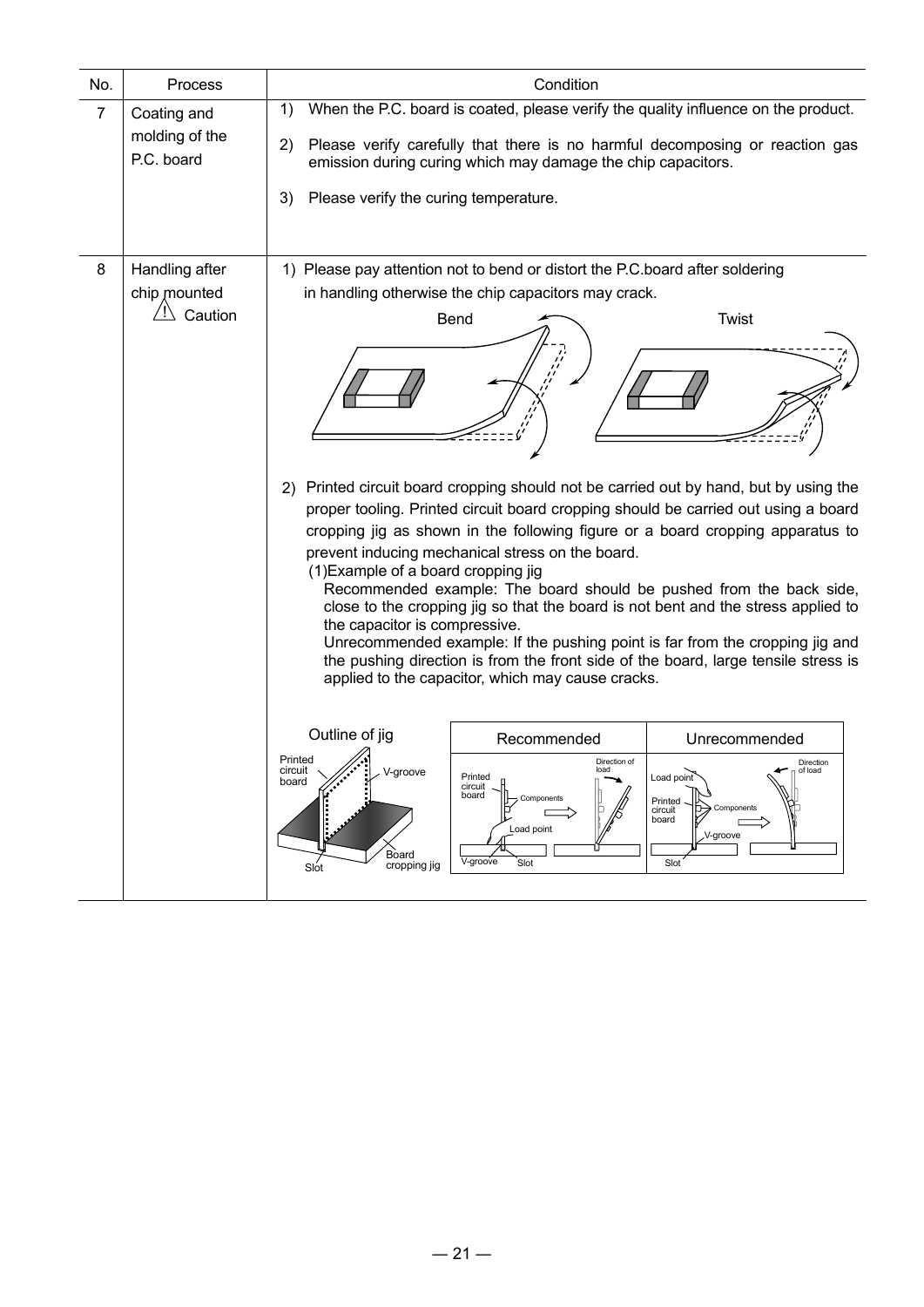| No. | Process                                            | Condition               |                                                                                                                                                                                                                                                                                                                                                                                                                                         |                                                              |                                                            |                                                                                                                                                                                                                                                            |  |  |
|-----|----------------------------------------------------|-------------------------|-----------------------------------------------------------------------------------------------------------------------------------------------------------------------------------------------------------------------------------------------------------------------------------------------------------------------------------------------------------------------------------------------------------------------------------------|--------------------------------------------------------------|------------------------------------------------------------|------------------------------------------------------------------------------------------------------------------------------------------------------------------------------------------------------------------------------------------------------------|--|--|
| 8   | Handling after<br>chip mounted<br>/ ! \<br>Caution |                         | (2) Example of a board cropping machine<br>An outline of a printed circuit board cropping machine is shown below.<br>The top and bottom blades are aligned with one another along the lines<br>with the V-grooves on printed circuit board when cropping the board.<br>Unrecommended example: Misalignment of blade position between top and<br>bottom, right and left, or front and rear blades may cause a crack in<br>the capacitor. |                                                              |                                                            |                                                                                                                                                                                                                                                            |  |  |
|     |                                                    |                         | Outline of machine                                                                                                                                                                                                                                                                                                                                                                                                                      | Top<br>blade<br>Printed circuit board                        | Printed circuit board<br>V-groove<br>Printed circuit board | Principle of operation<br>Top blade<br>D<br>40<br>Bottom blade<br>Cross-section diagram<br>Top blade                                                                                                                                                       |  |  |
|     |                                                    |                         |                                                                                                                                                                                                                                                                                                                                                                                                                                         |                                                              | V-groove<br><b>Bottom blade</b>                            |                                                                                                                                                                                                                                                            |  |  |
|     |                                                    |                         | Recommended                                                                                                                                                                                                                                                                                                                                                                                                                             | Top-bottom                                                   | Unrecommended<br>Left-right                                | Front-rear                                                                                                                                                                                                                                                 |  |  |
|     |                                                    |                         | Top blade<br>Board<br>Bottom blade                                                                                                                                                                                                                                                                                                                                                                                                      | misalignment<br>Top blade<br>Bottom blade                    | misalignment<br>Top blade<br>Bottom blade                  | misalignment<br>Top blade<br>Ω<br>C<br>Bottom blade                                                                                                                                                                                                        |  |  |
|     |                                                    |                         |                                                                                                                                                                                                                                                                                                                                                                                                                                         | off. Please adjust the check pins not to bend the P.C.board. |                                                            | 3) When functional check of the P.C.board is performed, check pin pressure tends<br>to be adjusted higher for fear of loose contact. But if the pressure is excessive<br>and bend the P.C.board, it may crack the chip capacitors or peel the terminations |  |  |
|     |                                                    | Item                    |                                                                                                                                                                                                                                                                                                                                                                                                                                         | Not recommended                                              |                                                            | Recommended                                                                                                                                                                                                                                                |  |  |
|     |                                                    | <b>Board</b><br>bending |                                                                                                                                                                                                                                                                                                                                                                                                                                         | Termination<br>peeling<br>Check pin                          |                                                            | Support pin<br>Check pin                                                                                                                                                                                                                                   |  |  |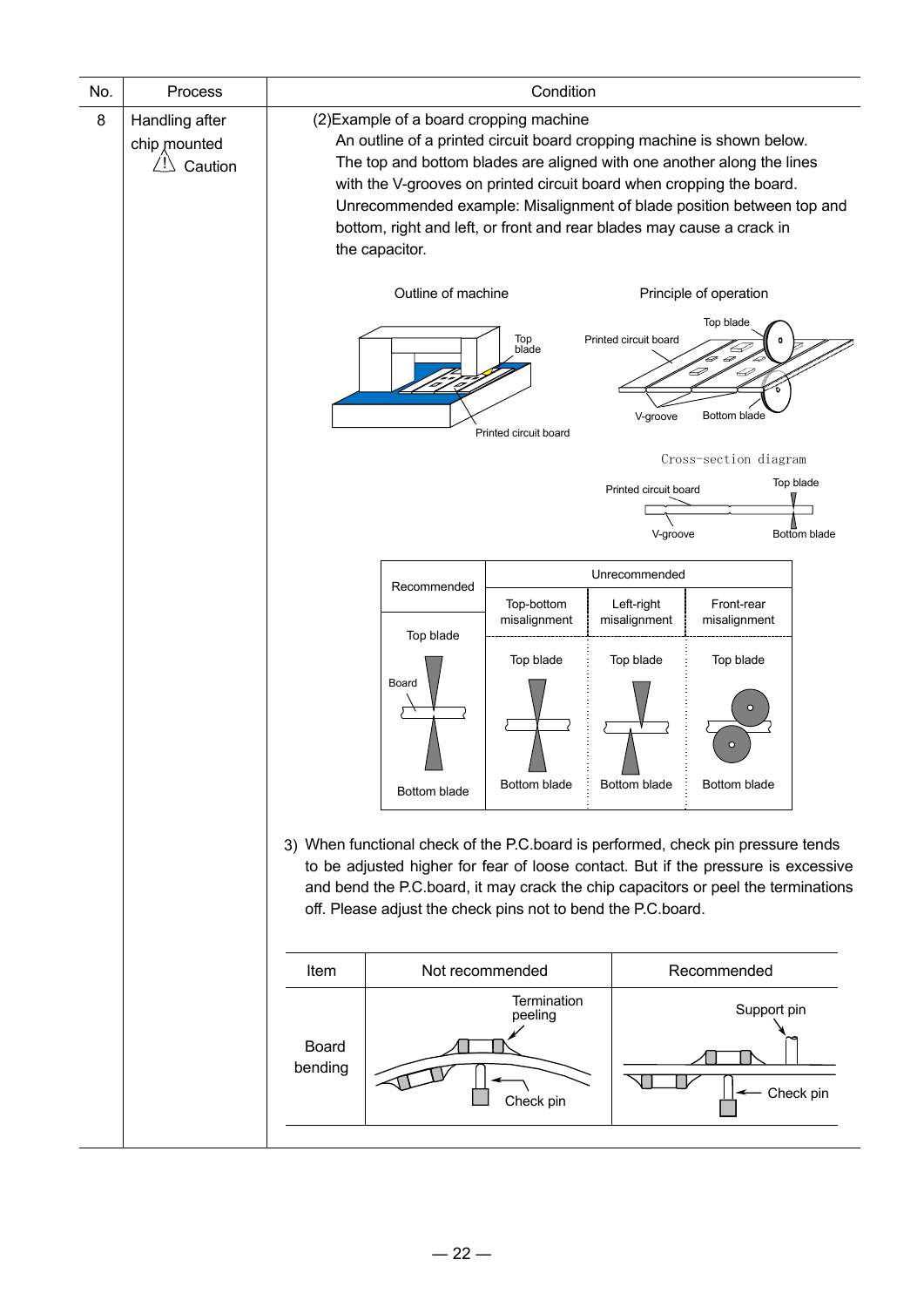| No. | Process                                                       | Condition                                                                                                                                                                                                                                                                                                                                                                                                                                                                                                       |
|-----|---------------------------------------------------------------|-----------------------------------------------------------------------------------------------------------------------------------------------------------------------------------------------------------------------------------------------------------------------------------------------------------------------------------------------------------------------------------------------------------------------------------------------------------------------------------------------------------------|
| 9   | Handling of loose<br>chip capacitors                          | 1) If dropped the chip capacitors may crack. Once dropped do not use it. Especially,<br>the large case sized chip capacitors are tendency to have cracks easily, so please<br>handle with care.<br>Crack<br>Floor<br>2) Piling the P.C.board after mounting for storage or handling, the corner of the P.C.<br>board may hit the chip capacitors of another board to cause crack.<br>P.C.board<br>Crack                                                                                                         |
| 10  | Capacitance aging                                             | The capacitors (Class 2) have aging in the capacitance. They may not be used in<br>precision time constant circuit. In case of the time constant circuit, the evaluation<br>should be done well.                                                                                                                                                                                                                                                                                                                |
| 11  | Estimated life and<br>estimated failure<br>rate of capacitors | As per the estimated life and the estimated failure rate depend on the temperature<br>and the voltage. This can be calculated by the equation described in JEITA<br>RCR-2335C Annex F(Informative) Calculation of the estimated lifetime and the<br>estimated failure rate (Voltage acceleration coefficient : 3 multiplication rule,<br>Temperature acceleration coefficient : 10°C rule)<br>The failure rate can be decreased by reducing the temperature and the voltage but<br>they will not be guaranteed. |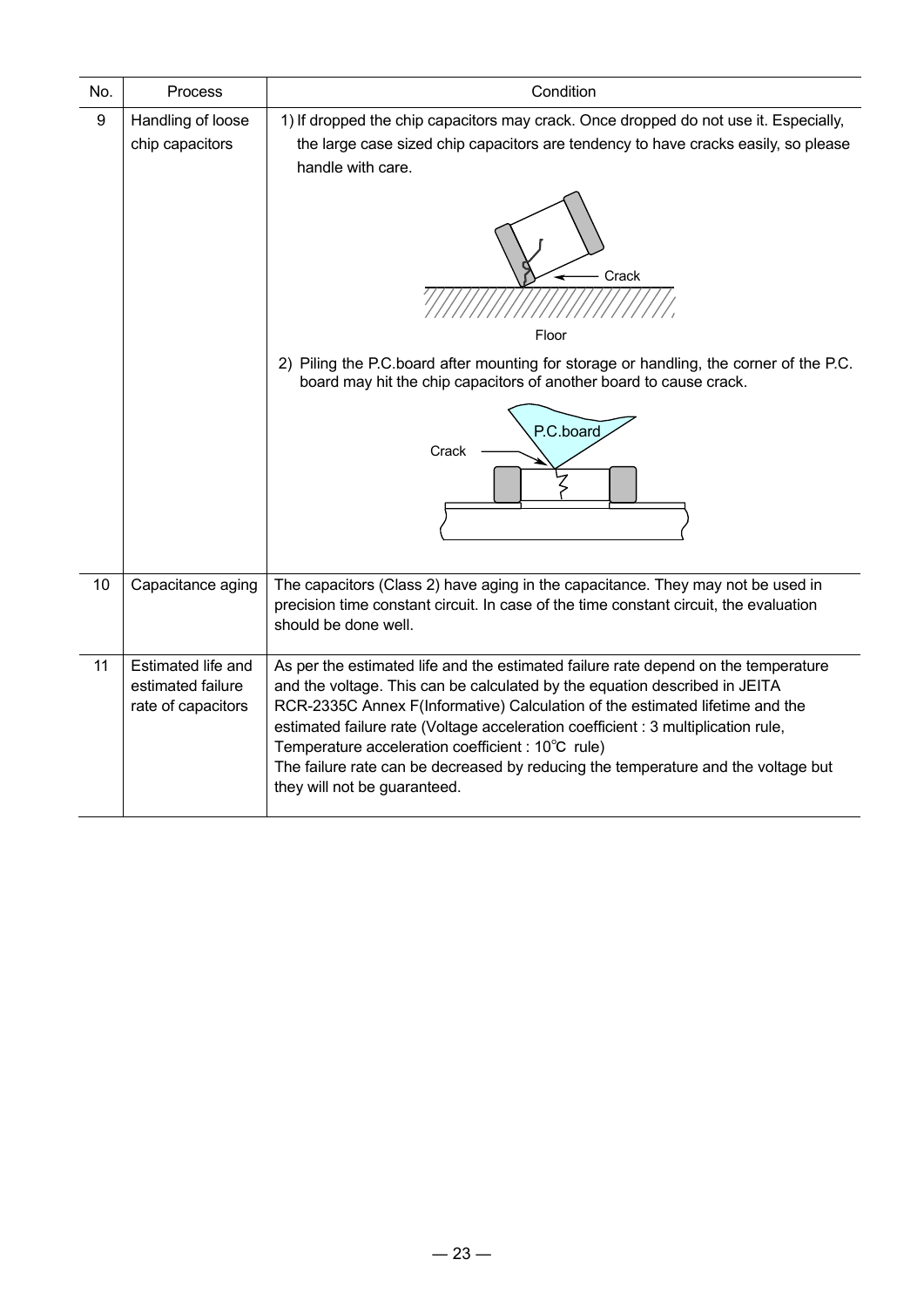| No. | Process                                     | Condition                                                                                                                                                                                                                                                                                                                                                                                                                                                                                                                                                                                                                                                                                                                                                                                                                                                                                                                                                                                                                                                                                                              |
|-----|---------------------------------------------|------------------------------------------------------------------------------------------------------------------------------------------------------------------------------------------------------------------------------------------------------------------------------------------------------------------------------------------------------------------------------------------------------------------------------------------------------------------------------------------------------------------------------------------------------------------------------------------------------------------------------------------------------------------------------------------------------------------------------------------------------------------------------------------------------------------------------------------------------------------------------------------------------------------------------------------------------------------------------------------------------------------------------------------------------------------------------------------------------------------------|
| 12  | Caution during<br>operation of<br>equipment | 1) A capacitor shall not be touched directly with bare hands during operation in<br>order to avoid electric shock.<br>Electric energy held by the capacitor may be discharged through the human<br>body when touched with a bare hand.<br>Even when the equipment is off, a capacitor may stay charged. The capacitor<br>should be handled after being completely discharged using a resistor.                                                                                                                                                                                                                                                                                                                                                                                                                                                                                                                                                                                                                                                                                                                         |
|     |                                             | 2) The terminals of a capacitor shall not be short-circuited by any accidental contact<br>with a conductive object. A capacitor shall not be exposed to a conductive liquid<br>such as an acid or alkali solution. A conductive object or liquid, such as acid and<br>alkali, between the terminals may lead to the breakdown of a capacitor due to<br>short circuit                                                                                                                                                                                                                                                                                                                                                                                                                                                                                                                                                                                                                                                                                                                                                   |
|     |                                             | 3) Confirm that the environment to which the equipment will be exposed during<br>transportation and operation meets the specified conditions. Do not to use the<br>equipment in the following environments.<br>(1) Environment where a capacitor is spattered with water or oil<br>(2) Environment where a capacitor is exposed to direct sunlight<br>(3) Environment where a capacitor is exposed to Ozone, ultraviolet rays or<br>radiation<br>(4) Environment where a capacitor exposed to corrosive gas(e.g. hydrogen<br>sulfide, sulfur dioxide, chlorine. ammonia gas etc.)<br>(5) Environment where a capacitor exposed to vibration or mechanical shock<br>exceeding the specified limits.<br>(6) Atmosphere change with causes condensation                                                                                                                                                                                                                                                                                                                                                                   |
| 13  | <b>Others</b><br>Caution                    | The products listed on this specification sheet are intended for use in general<br>electronic equipment (AV equipment, telecommunications equipment, home<br>appliances, amusement equipment, computer equipment, personal equipment, office<br>equipment, measurement equipment, industrial robots) under a normal operation and<br>use condition.<br>The products are not designed or warranted to meet the requirements of the<br>applications listed below, whose performance and/or quality require a more stringent<br>level of safety or reliability, or whose failure, malfunction or trouble could cause<br>serious damage to society, person or property. Please understand that we are not<br>responsible for any damage or liability caused by use of the products in any of the<br>applications below or for any other use exceeding the range or conditions set forth in<br>this specification sheet. If you intend to use the products in the applications listed<br>below or if you have special requirements exceeding the range or conditions set forth<br>in this specification, please contact us. |
|     |                                             | (1) Aerospace/Aviation equipment<br>(2) Transportation equipment (electric trains, ships, etc.)<br>(3) Medical equipment (Excepting Pharmaceutical Affairs Law classification Class1, 2)<br>(4) Power-generation control equipment<br>(5) Atomic energy-related equipment<br>(6) Seabed equipment<br>(7) Transportation control equipment<br>(8) Public information-processing equipment<br>(9) Military equipment<br>(10) Electric heating apparatus, burning equipment<br>(11) Disaster prevention/crime prevention equipment<br>(12) Safety equipment<br>(13) Other applications that are not considered general-purpose applications                                                                                                                                                                                                                                                                                                                                                                                                                                                                               |
|     |                                             | When designing your equipment even for general-purpose applications, you are kindly<br>requested to take into consideration securing protection circuit/device or providing<br>backup circuits in your equipment.                                                                                                                                                                                                                                                                                                                                                                                                                                                                                                                                                                                                                                                                                                                                                                                                                                                                                                      |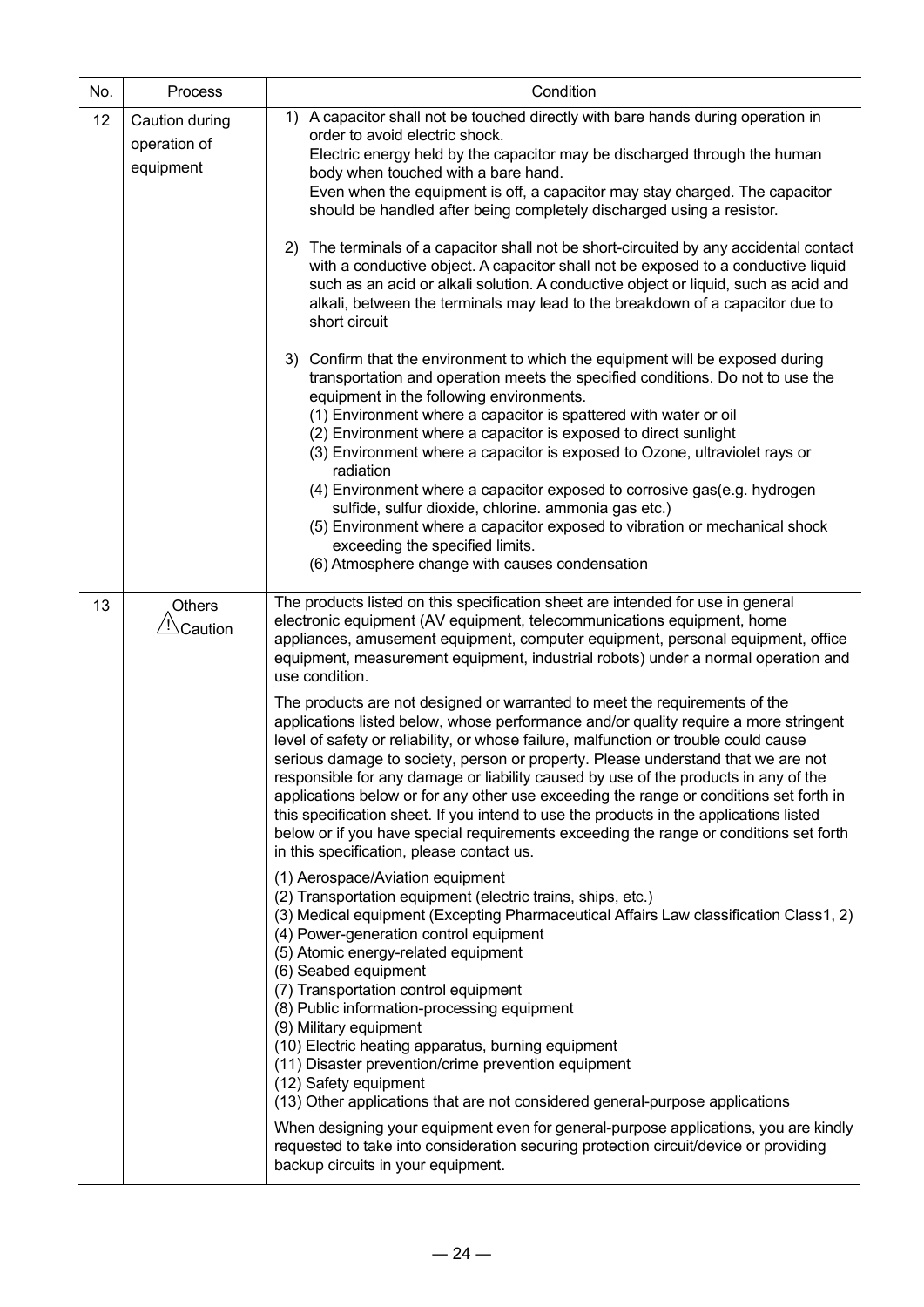# **13. PACKAGING LABEL**

Packaging shall be done to protect the components from the damage during transportation and storing, and a label which has the following information shall be attached.

> 1) Inspection No. 2) TDK P/N 3) Customer's P/N 4) Quantity

\*Composition of Inspection No.

Example  $F \times A - OQ - OOO$ (a) (b) (c) (d) (e)

a) Line code

b) Last digit of the year

c) Month and A for January and B for February and so on. (Skip I)

d) Inspection Date of the month.

e) Serial No. of the day

# **14. BULK PACKAGING QUANTITY**

Total number of components in a plastic bag for bulk packaging : 1,000pcs. As for CGA1, CGA2 types, not available for bulk packaging.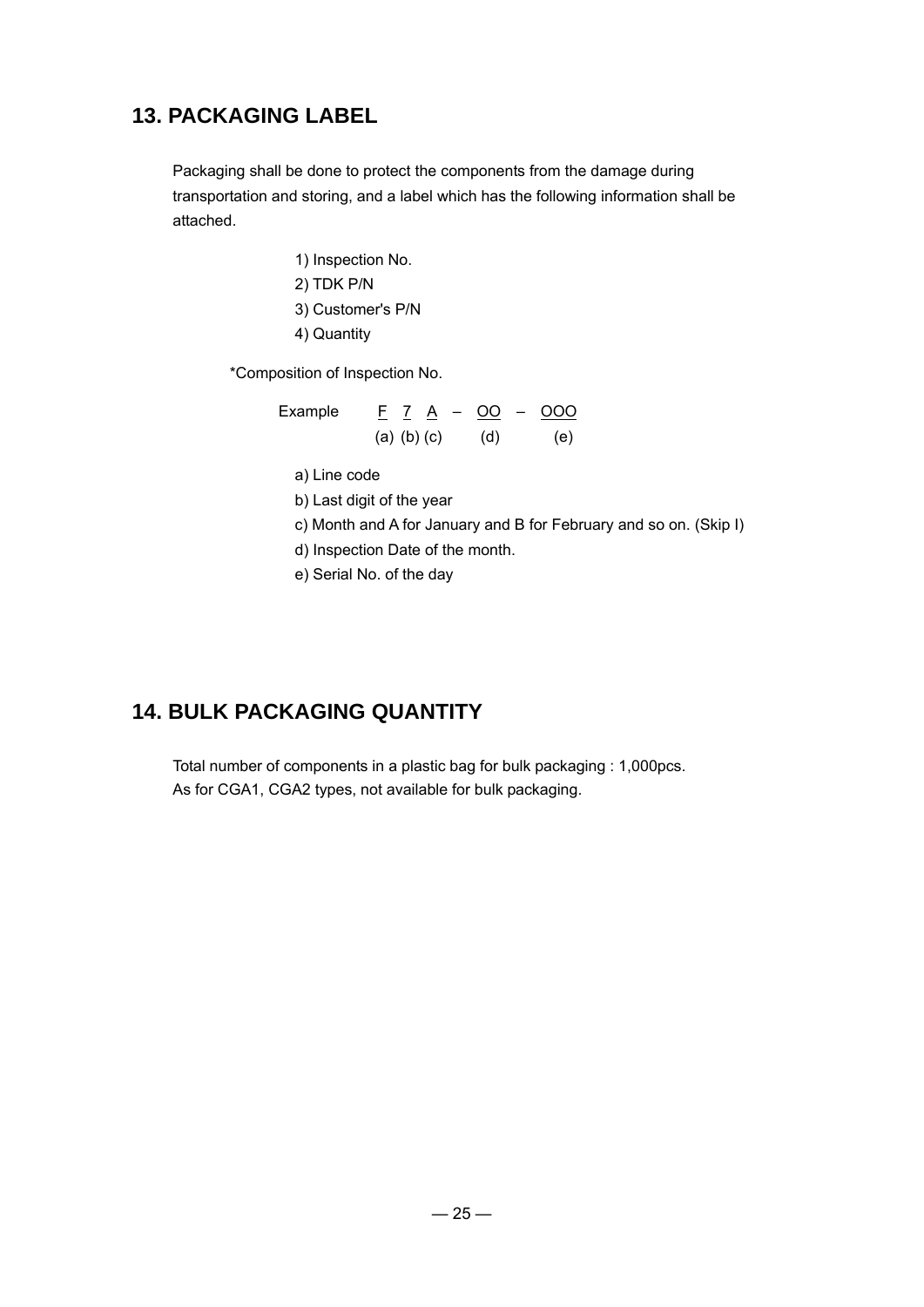# **15. TAPE PACKAGING SPECIFICATION**

### **1. CONSTRUCTION AND DIMENSION OF TAPING**

- 1-1. Dimensions of carrier tape Dimensions of paper tape shall be according to Appendix 3, 4, 5. Dimensions of plastic tape shall be according to Appendix 6, 7.
- 1-2. Bulk part and leader of taping



### **2. CHIP QUANTITY**

|              | <b>Thickness</b>  | Taping         | Chip quantity(pcs.) |              |  |
|--------------|-------------------|----------------|---------------------|--------------|--|
| <b>Type</b>  | of chip           | Material       | Ø 178mm reel        | Ø 330mm reel |  |
| CGA1(CC0201) | $0.30$ mm         | Paper          | 15.000              |              |  |
| CGA2(CC0402) | $0.50$ mm         | Paper          | 10,000              | 50,000       |  |
| CGA3(CC0603) | $0.80$ mm         | Paper/ Plastic | 4,000               | 10,000       |  |
|              | $0.60$ mm         | Paper          | 4,000               | 20,000       |  |
| CGA4(CC0805) | $0.85$ mm         | Paper          |                     | 10,000       |  |
|              | 1.25 mm           | Plastic        | 2,000               |              |  |
|              | $0.60$ mm         | Paper          | 4,000               | 10,000       |  |
|              | $0.85$ mm         |                |                     |              |  |
| CGA5(CC1206) | $1.15$ mm         |                |                     |              |  |
|              | 1.30 mm           | <b>Plastic</b> | 2,000               |              |  |
|              | 1.60 mm           |                |                     | 8,000        |  |
|              | 1.25 mm           |                | 2,000               | 8,000        |  |
|              | 1.60 mm           |                |                     |              |  |
| CGA6(CC1210) | $2.00$ mm         | Plastic        |                     | 5,000        |  |
|              | 2.30 mm           |                | 1,000               |              |  |
|              | 2.50 mm           |                |                     |              |  |
|              | $1.60$ mm         |                | 1,000               |              |  |
|              | $2.00$ mm         |                |                     | 3,000        |  |
| CGA8(CC1812) | 2.30 mm           | Plastic        |                     |              |  |
|              | $2.50$ mm         |                | 500                 |              |  |
|              | 2.80 mm           |                |                     | 2,000        |  |
|              | $3.20$ mm         |                |                     |              |  |
|              | 1.60 mm           |                | 1,000               |              |  |
| CGA9(CC2220) | $2.00 \text{ mm}$ | Plastic        |                     | 3,000        |  |
|              | 2.30 mm           |                | 500                 |              |  |
|              | $2.50$ mm         |                |                     |              |  |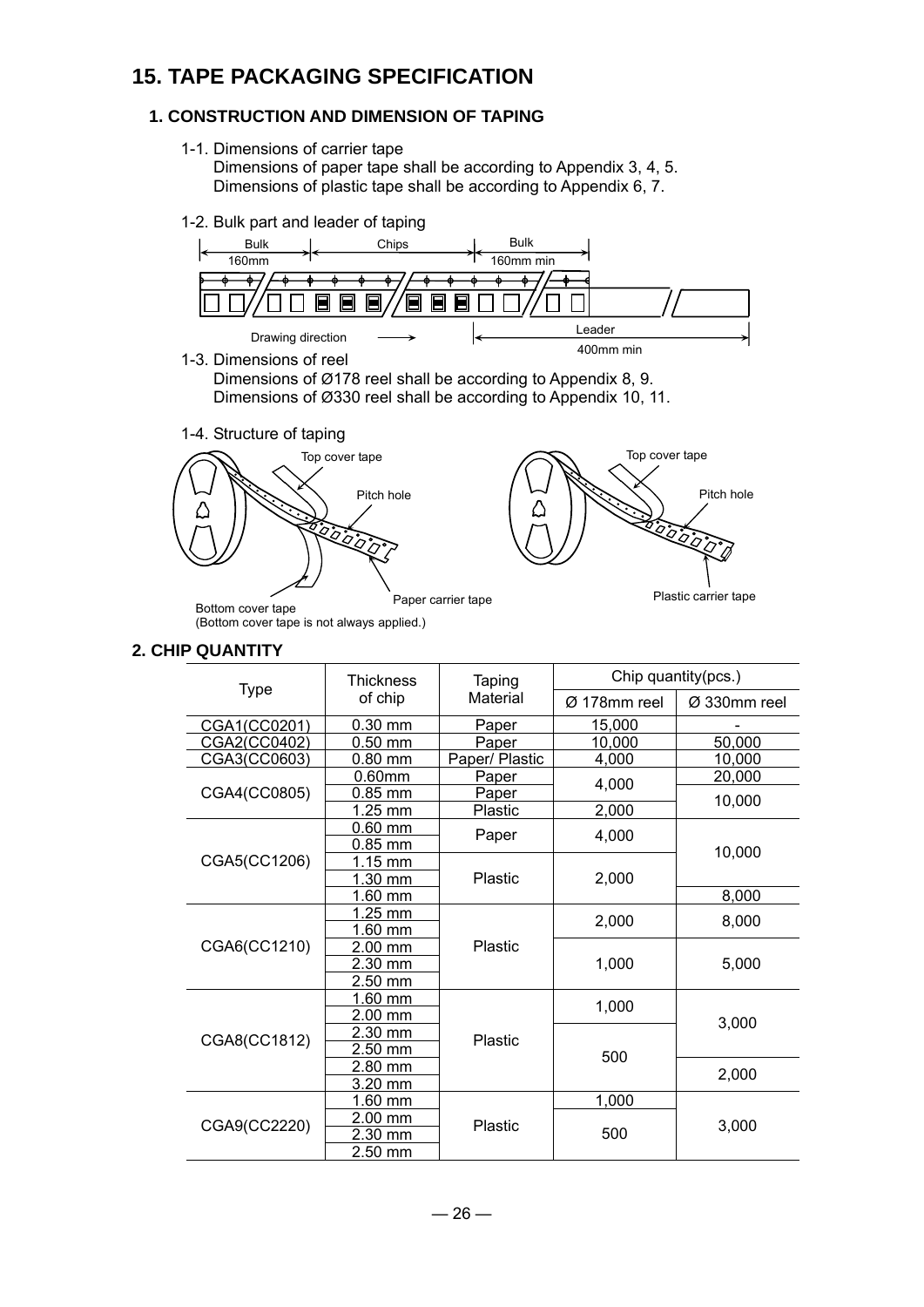### **3. PERFORMANCE SPECIFICATIONS**

- 3-1. Fixing peeling strength (top tape)
	- 0.05-0.7N. (See the following figure.)

TYPE 1 (Paper)



```
TYPE 2 (Plastic)
```


- 3-2. Carrier tape shall be flexible enough to be wound around a minimum radius of 30mm with components in tape.
- 3-3. The missing of components shall be less than 0.1%
- 3-4. Components shall not stick to fixing tape.
- 3-5. The fixing tapes shall not protrude beyond the edges of the carrier tape not shall cover the sprocket holes.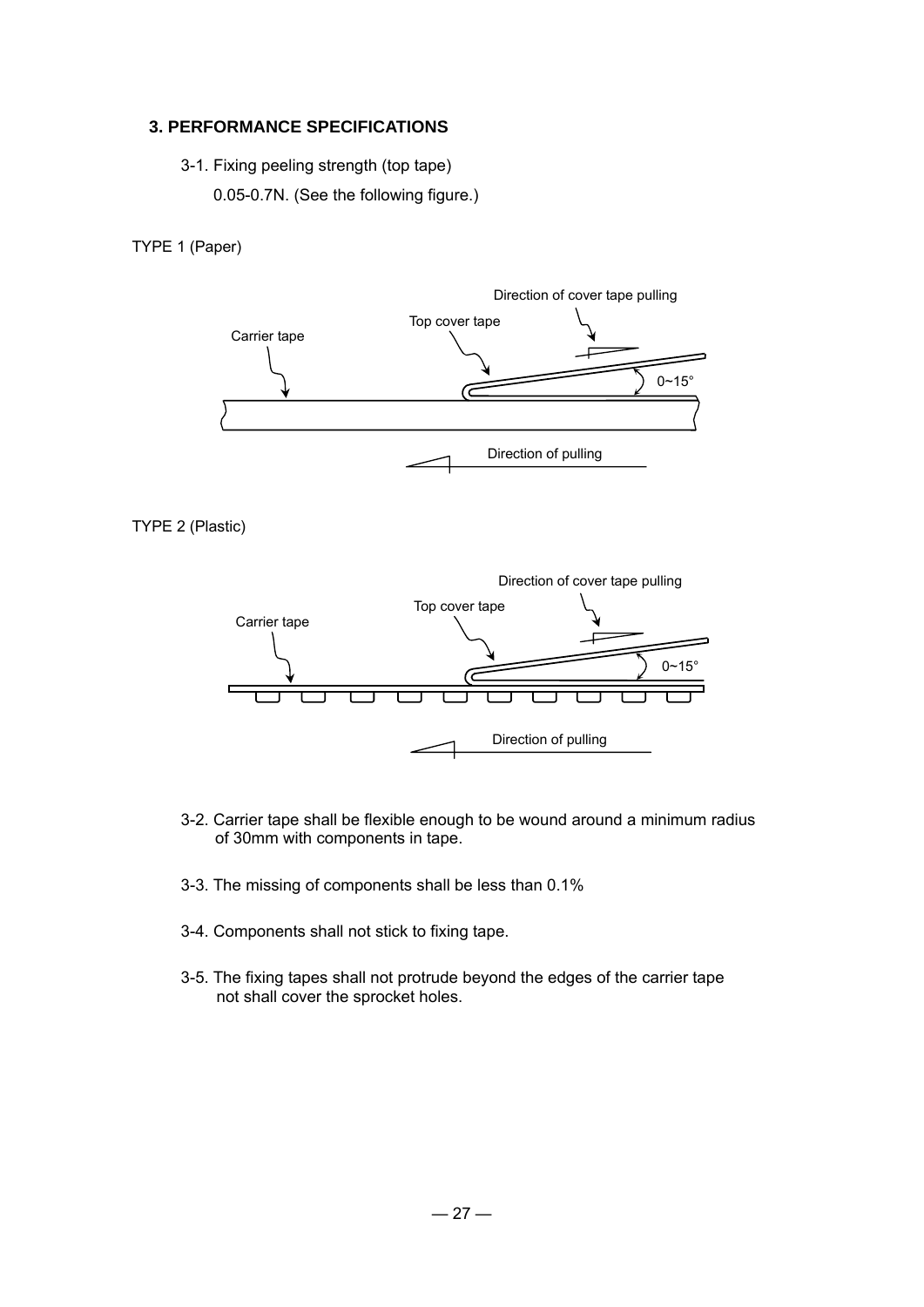Paper Tape



|                              |                 |                 |                             |                 |                 | (Unit : mm)     |
|------------------------------|-----------------|-----------------|-----------------------------|-----------------|-----------------|-----------------|
| $\sqrt{Symbol}$<br>Type      | A               | B               | C                           | D               | Е               |                 |
| CGA1<br>(CCO201)             | (0.38)          | (0.68)          | $8.00 \pm 0.30$             | $3.50 \pm 0.05$ | $1.75 \pm 0.10$ | $2.00 \pm 0.05$ |
|                              |                 |                 |                             |                 |                 |                 |
| <b>Symbol</b><br><b>Type</b> | G               | Н               | J                           |                 |                 |                 |
| CGA1<br>(CCO201)             | $2.00 \pm 0.05$ | $4.00 \pm 0.05$ | $+0.10$<br>Ø <sub>1.5</sub> | $0.35 \pm 0.02$ | $0.40$ min.     |                 |

\* The values in the parentheses ( ) are for reference.

# **Appendix 4**

Paper Tape



| _Symbol<br>Type              | Α               | B                                     | C                           | D               | E.              |                 |
|------------------------------|-----------------|---------------------------------------|-----------------------------|-----------------|-----------------|-----------------|
| CGA <sub>2</sub><br>(CCO402) | (0.65)          | (1.15)                                | $8.00 \pm 0.30$             | $3.50 \pm 0.05$ | $1.75 \pm 0.10$ | $2.00 \pm 0.05$ |
| _Symbol<br><b>Type</b>       | G               | Η                                     |                             |                 |                 |                 |
| CGA <sub>2</sub><br>(CCO402) | $2.00 \pm 0.05$ | $4.00 \pm 0.10$                       | $+0.10$<br>Ø <sub>1.5</sub> | $0.60 \pm 0.05$ |                 |                 |
| $\cdots$ $\cdots$            |                 | $\sim$ $\sim$ $\sim$ $\sim$<br>$\sim$ | $\sim$ $\sim$<br>$\sim$     |                 |                 |                 |

\* The values in the parentheses ( ) are for reference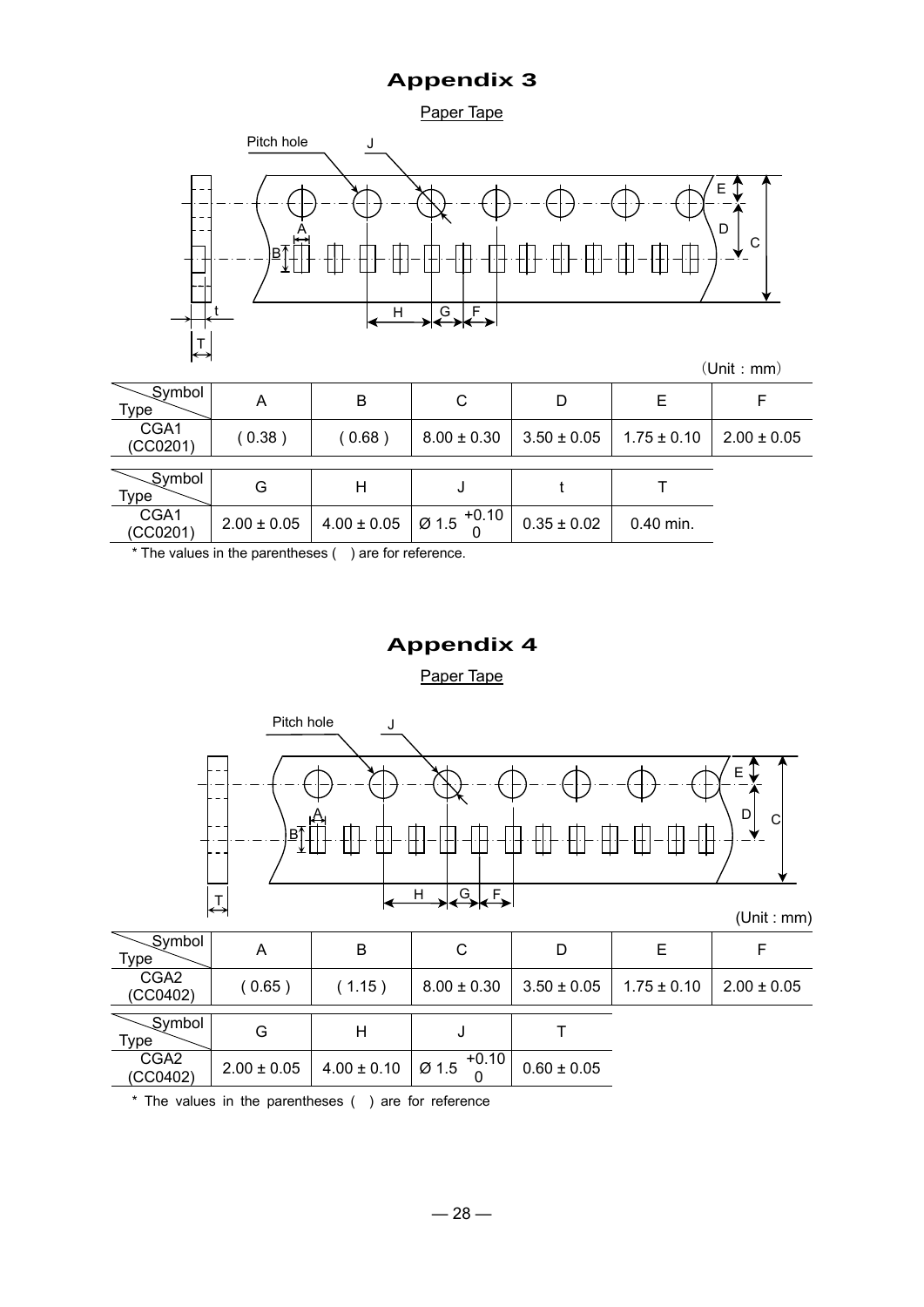Paper Tape



| Symbol<br>Type               | A               | B               | C                | D               | E               | F               |
|------------------------------|-----------------|-----------------|------------------|-----------------|-----------------|-----------------|
| CGA <sub>3</sub><br>(CCO603) | (1.10)          | (1.90)          |                  |                 |                 |                 |
| CGA4<br>(CCO805)             | (1.50)          | (2.30)          | $8.00 \pm 0.30$  | $3.50 \pm 0.05$ | $1.75 \pm 0.10$ | $4.00 \pm 0.10$ |
| CGA5<br>(CC1206)             | (1.90)          | (3.50)          |                  |                 |                 |                 |
| Symbol<br>Type               | G               | H               | J                | т               |                 |                 |
| CGA <sub>3</sub><br>(CC0603) |                 |                 |                  |                 |                 |                 |
| CGA4<br>(CC0805)             | $2.00 \pm 0.05$ | $4.00 \pm 0.10$ | $+0.10$<br>Ø 1.5 | 1.20 max.       |                 |                 |
| CGA5<br>(CC1206)             |                 |                 |                  |                 |                 |                 |

\* The values in the parentheses ( ) are for reference.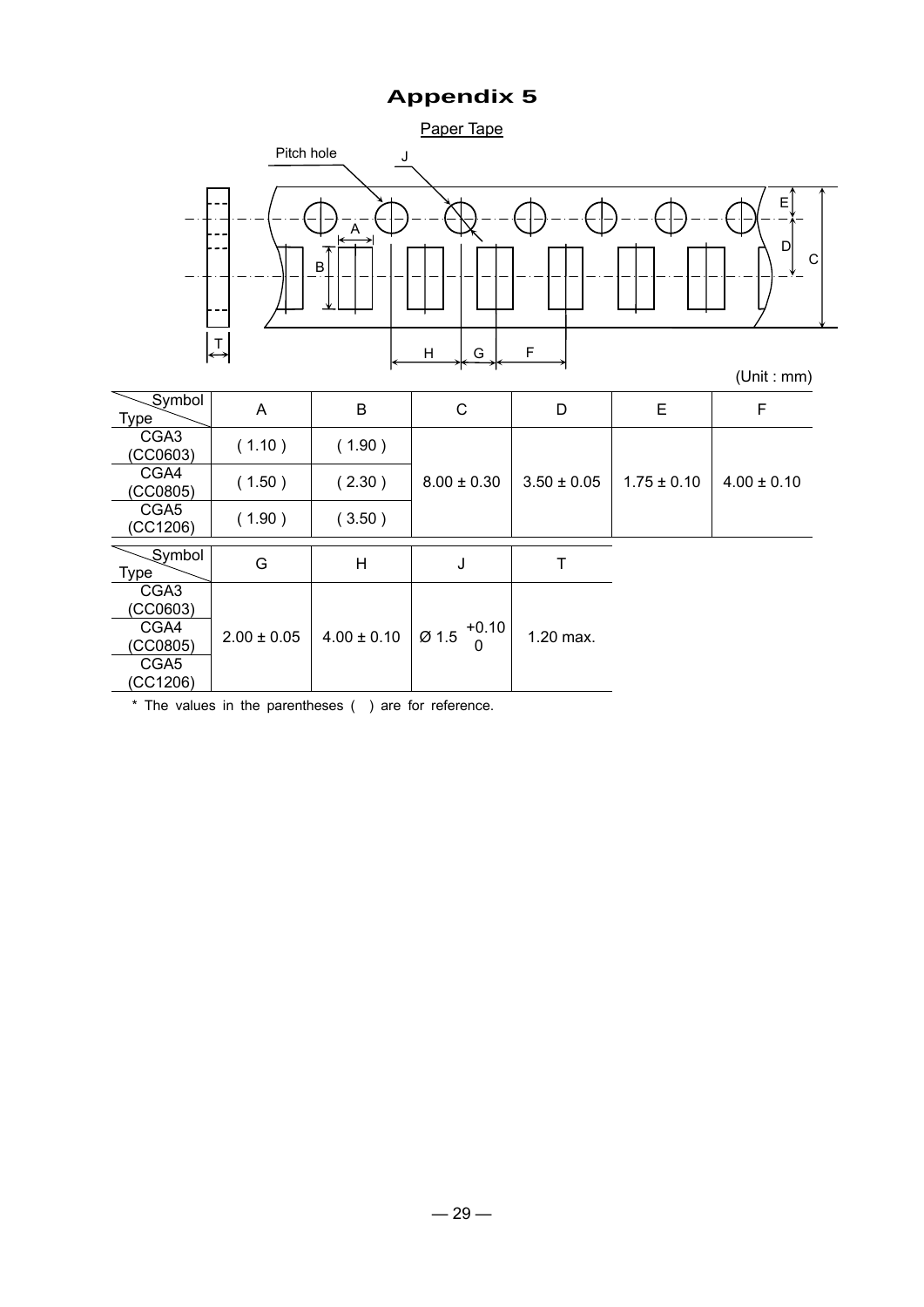**Plastic Tape** 



|                              |                 |                 |                   |                   |                 | (Unit : mm)     |
|------------------------------|-----------------|-----------------|-------------------|-------------------|-----------------|-----------------|
| Symbol<br><b>Type</b>        | A               | B               | C                 | D                 | E               | F               |
| CGA <sub>3</sub><br>(CCO603) | (1.10)          | (1.90)          |                   |                   |                 |                 |
| CGA4<br>(CCO805)             | (1.50)          | (2.30)          | $8.00 \pm 0.30$   | $3.50 \pm 0.05$   | $1.75 \pm 0.10$ | $4.00 \pm 0.10$ |
| CGA5<br>(CC1206)             | (1.90)          | (3.50)          | $[12.0 \pm 0.30]$ | $[5.50 \pm 0.05]$ |                 |                 |
| CGA6<br>(CC1210)             | (2.90)          | (3.60)          |                   |                   |                 |                 |
| Symbol<br><b>Type</b>        | G               | H               | J                 | K                 | t               | Q               |
| CGA <sub>3</sub><br>(CCO603) |                 |                 |                   | 1.50 max.         |                 |                 |
| CGA4<br>(CC0805)             | $2.00 \pm 0.05$ | $4.00 \pm 0.10$ | $+0.10$<br>Ø 1.5  | 2.50 max.         | $0.30$ max.     | Ø 0.50 min.     |
| CGA5<br>(CC1206)             |                 |                 | 0                 |                   |                 |                 |
| CGA6<br>(CC1210)             |                 |                 |                   | 3.20 max.         | $0.60$ max.     |                 |

\* The values in the parentheses ( ) are for reference.

\* As for 2.5mm thickness products, apply values in the brackets [ ].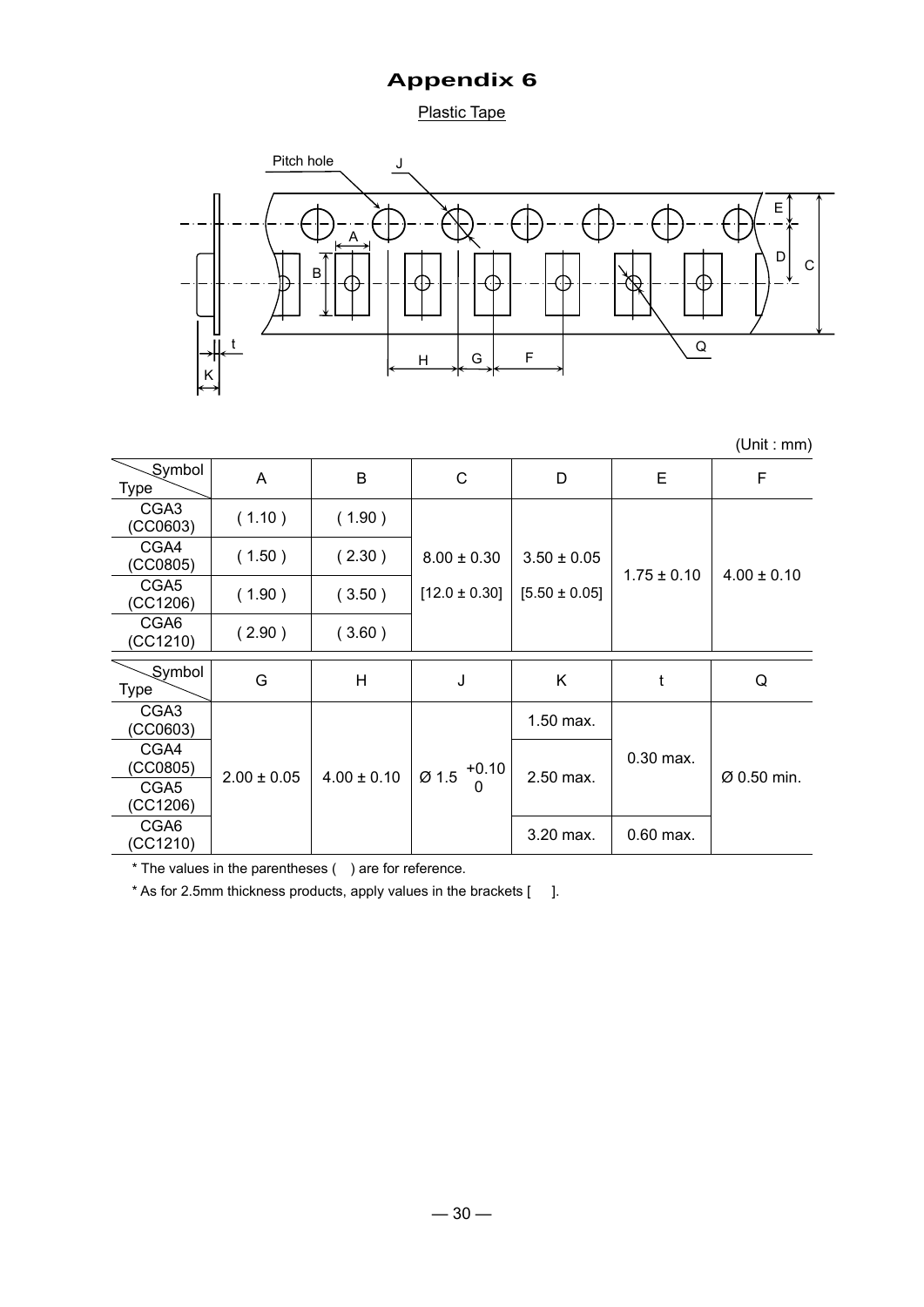Plastic Tape



(Unit : mm)

Symbol Type A B C D E F CGA8  $(CC1812)$  ( 3.60 ) ( 4.90 )  $\begin{array}{|c|c|c|c|c|c|c|c|c|}\n\hline\n\text{CGA9} & & & & & 12.0 \pm 0.30 & 5.50 \pm 0.05 & 1.75 \pm 0.10 & 8.00 \pm 0.10 \\
\hline\n\end{array}$  $\begin{array}{|c|c|c|c|c|}\n\hline\n\text{CGA9} & (5.40) & (6.10)\n\hline\n\end{array}$ Symbol<br>Type Type G H J K t Q CGA8<br>(CC1812)  $\begin{array}{|l|c|c|c|c|c|}\n\hline \text{CGA9} & 2.00 & 0.05 & 4.00 & 0.10 & \varnothing & 1.5 & ^{+0.10} & 6.50 & \text{max.} & \varnothing & 0.60 & \text{max.} & \varnothing & 1.50 & \text{min.} \end{array}$ (CC2220)

\* The values in the parentheses ( ) are for reference.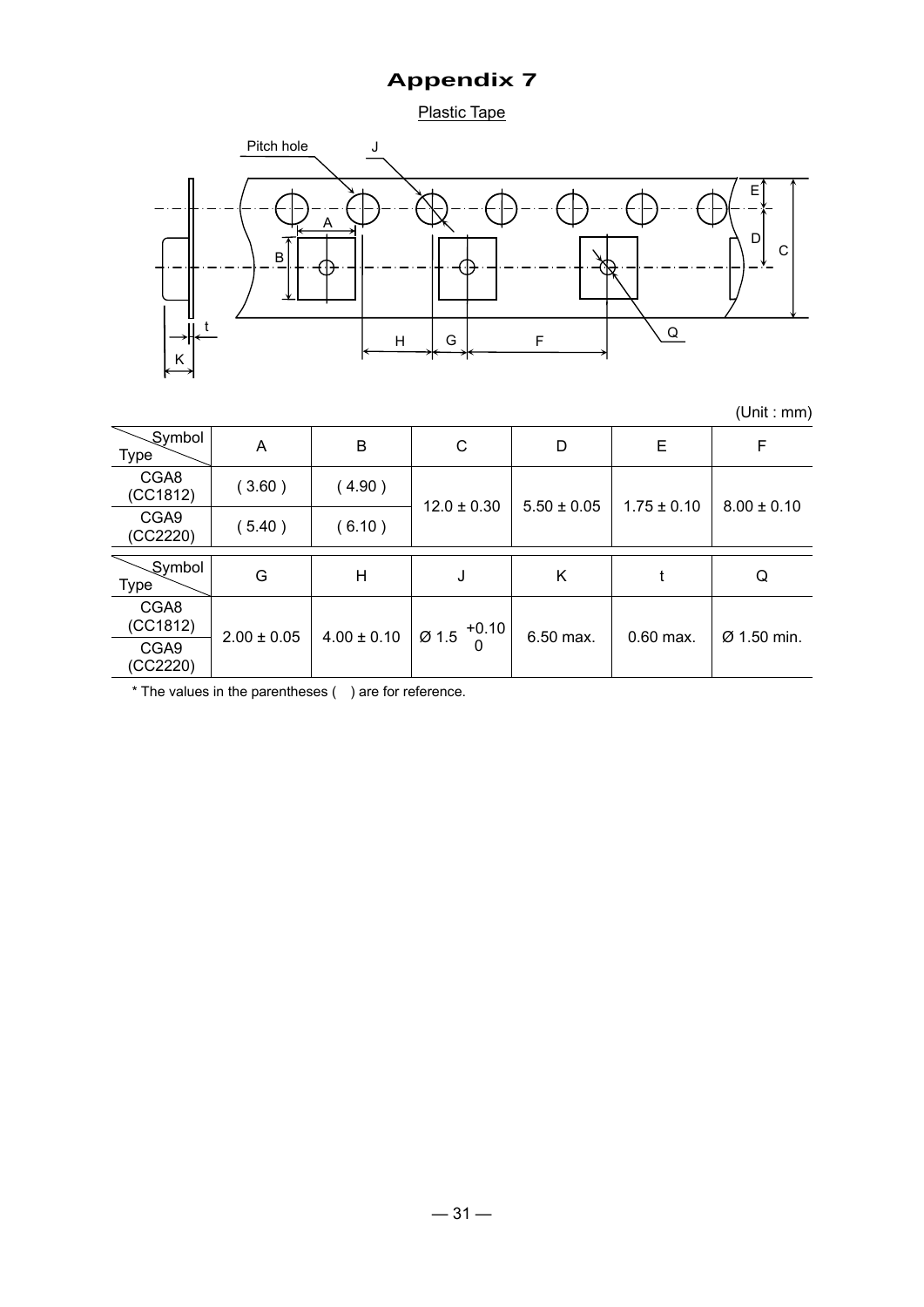CGA1, CGA2, CGA3, CGA4, CGA5, CGA6 ( As for CGA6 type, any thickness of the item except 2.5mm )



| Symbol |                                                                                                  | B |  | W، |
|--------|--------------------------------------------------------------------------------------------------|---|--|----|
|        | Dimension $9178 \pm 2.0$ $060 \pm 2.0$ $033 \pm 0.5$ $021 \pm 0.8$ $12.0 \pm 0.5$ 19.0 $\pm 0.3$ |   |  |    |
| Symbol | $W_{\alpha}$                                                                                     |   |  |    |

| Symbol    | W,             |     |  |
|-----------|----------------|-----|--|
| Dimension | $13.0 \pm 1.4$ | 1.0 |  |

## **Appendix 9**

CGA6 ( Applied to 2.5mm thickness products ), CGA8, CGA9



| Symbol    | A              | в             |               | D             | Е             | W,             |
|-----------|----------------|---------------|---------------|---------------|---------------|----------------|
| Dimension | $Ø178 \pm 2.0$ | $Ø60 \pm 2.0$ | $Ø13 \pm 0.5$ | $Ø21 \pm 0.8$ | $2.0 \pm 0.5$ | $13.0 \pm 0.3$ |
| Symbol    | W <sub>2</sub> |               |               |               |               |                |
| Dimension | $17.0 \pm 1.4$ | 1.0           |               |               |               |                |